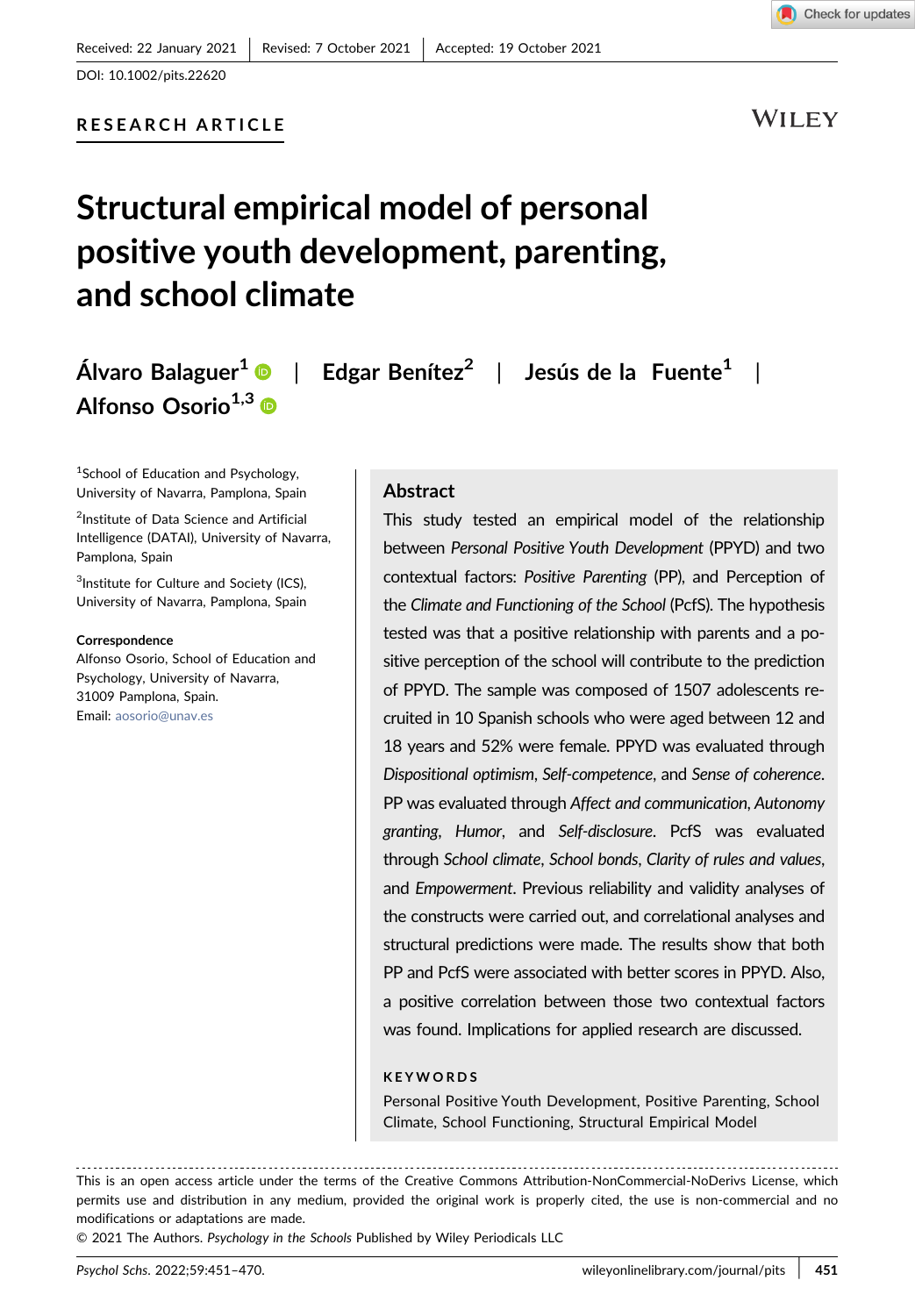# 1 | INTRODUCTION

Positive psychology, and specifically the positive youth development (PYD) approach, investigates and promotes human development from a perspective of competence improvement. PYD has contributed to a number of fields of research, including education (Conway et al., [2015](#page-17-0); Orejudo et al., [2013\)](#page-18-0). Furthermore, this scope complements the prevention of instability, conflicts, or risk behaviors, promoting positive aspects for human development. In fact, both perspectives—prevention and promotion—are necessary for youths' health and wellbeing (Gutiérrez & Gonçalves, [2013](#page-17-1); Oliva, Reina, et al., [2011](#page-18-1)).

# 1.1 | The PYD approach

Among PYD approaches, Lerner's Five Cs model—Competence, Confidence, Connection, Character, and Caring—(Benson et al., [2006](#page-16-0); J. V. Lerner et al., [2009](#page-17-2); R. M. Lerner, Lerner, et al., [2005](#page-17-3)) is one of the most complete (Oliva et al., [2010](#page-18-2)). The Five Cs model encompasses different types of dimensions, such as social (e.g., connection, caring), moral (e.g., character), or personal (e.g., confidence). For its part, the "competence" dimension has social, cognitive, and personal components, characteristics of a good level of self‐regulation behavior.

Globally, the Five Cs model gathers different indicators around cognitive, behavioral, and social competencies building PYD, and has received some empirical support (Dvorsky et al., [2019](#page-17-4); R. M. Lerner, Lerner, et al., [2005](#page-17-3); Oliva, Pertegal, et al., [2011\)](#page-18-3). This model is actually a benchmark to understand the PYD aim—youth flourishing offering a global factor related both to the reduction of risk behaviors and to contributing to a positive community (Oliva & Pertegal, [2015](#page-18-4)).

# 1.1.1 | The personal positive youth development (PPYD) approach

Based on Five Cs PYD perspective, there is an approach focused on the flourishing of personal competencies (e.g., Balaguer, Orejudo, et al., [2020;](#page-16-1) Oliva et al., [2010;](#page-18-2) Orejudo et al., [2013](#page-18-0), [2021\)](#page-18-5). This approach shares with the Five Cs perspective their line on understanding how adolescents generate flexible and adaptive answers to the developmental tasks they daily face. PPYD considers the perspective of personal competencies as the core aspect of the PYD model. This is because these personal beliefs, skills, and capabilities work as a core of the other competencies—for example, social, emotional, cognitive—that integrate the model. The personal competencies are based on behavioral self-regulation, with an adaptive component (de la Fuente, [2017\)](#page-17-5).

Oliva et al. ([2010\)](#page-18-2), based on the Five Cs approach (Lerner, [2004;](#page-17-6) R. M. Lerner, Lerner, et al., [2005](#page-17-3)) proposed a new model. To classify competencies, they distinguished between personal, social, cognitive, moral, and emotional competencies. They placed personal competencies, such as self‐esteem, self‐concept, or self‐efficacy, at the core of the model. They are related to the sense of belonging, attachment, and personal initiative. Around the central core of personal constructs, Oliva et al. ([2010](#page-18-2)) proposed four peripheral areas of competencies: social, cognitive, moral, and emotional. The personal and peripheral competencies nurture each other.

Balaguer, Orejudo, and collaborators (Balaguer, Orejudo, et al., [2020](#page-16-1); Orejudo et al., [2021\)](#page-18-5) delved into these personal constructs, proposing a personal model of PYD, that is PPYD. They focus on the personal core of PYD following the mentioned classification by Oliva et al. ([2010](#page-18-2)). Delving into PPYD contributes to improve the understatement of the core individual factors related to wellness and adolescent adjustment to the context.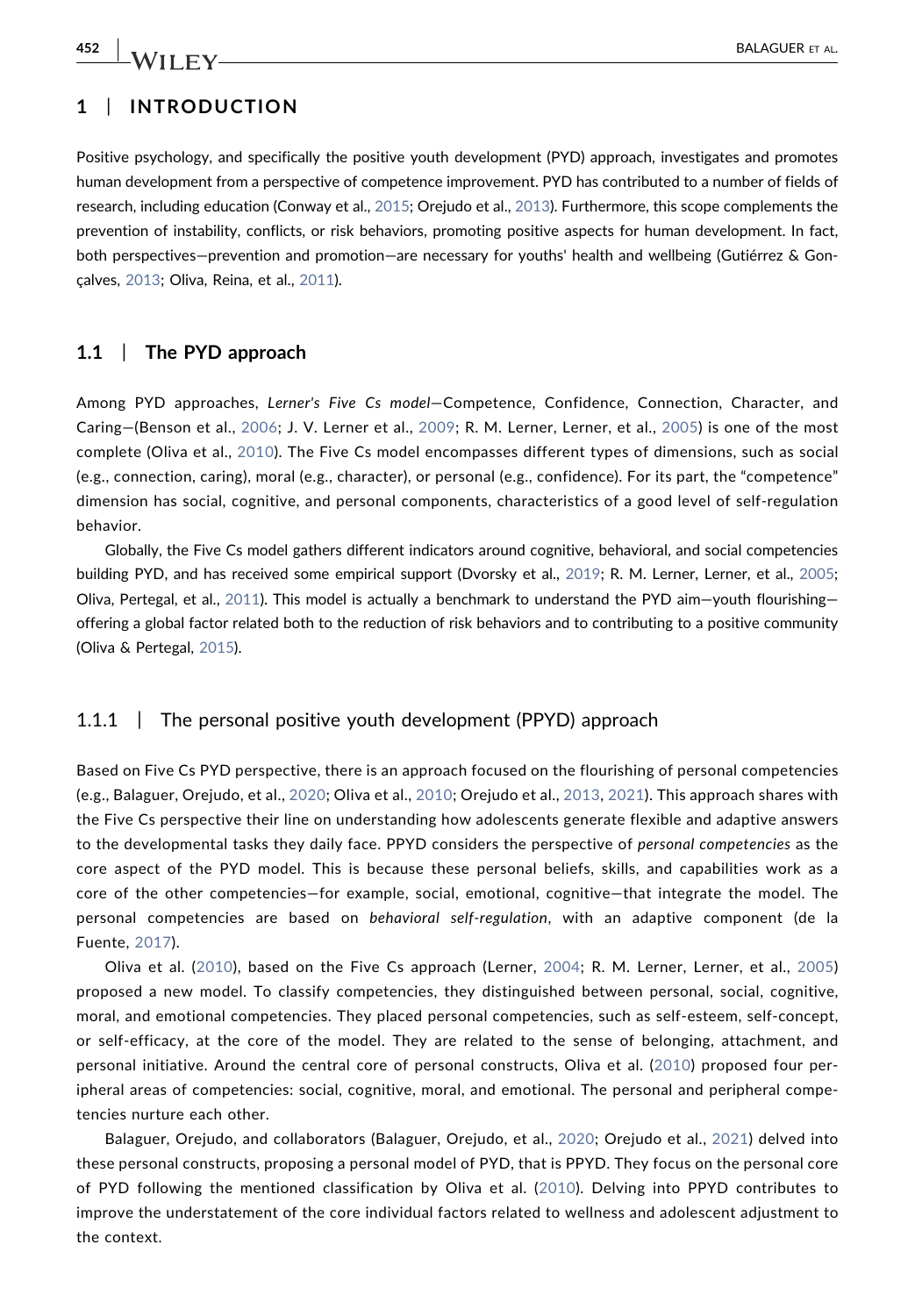# 1.2 | Contextual factors in PPYD

In the adolescent stage, important changes occur in the relationships with the most direct socialization agents, such as family and school (White, [2000](#page-19-0)). In other words, parental and school support predicts growth and wellness (Vansteenkiste & Ryan, [2013\)](#page-19-1). PPYD is expected to be influenced by different contexts of adolescents' life, and family and school are the most relevant for their development.

#### 1.2.1 | Positive parenting (PP)

The classical dimensions of parenting styles, control, and warmth, (Baumrind, [1967;](#page-16-2) Maccoby & Martin, [1983](#page-18-6)) have been the most studied ones. Both can be considered positive for child development. There are different types of control. Psychological control involves manipulative strategies of emotional blackmail and induction of guilt. Literature associates it with emotional problems (Balaguer et al., [2020,](#page-16-3) [2021](#page-16-4); Barber, [2005;](#page-16-5) González‐Cámara et al., [2019;](#page-17-7) Oliva et al., [2011](#page-18-7)). Behavioral control is based on setting limits on behaviors and knowing what children are doing. An excessive degree of behavioral control can generate immaturity and emotional problems and in some cases aggressiveness and rebellion. On the opposite side, a lack of behavioral control is usually related to behavioral problems such as antisocial behavior or substance abuse (Oliva et al., [2011](#page-18-7)).

As opposed to parental psychological control, some instruments measure the promotion of autonomy. It consists not only in avoiding psychological control but also in positively encouraging psychological autonomy (Barber, [2005](#page-16-5)). This implies parents encouraging the child to express their own ideas and to make decisions by themselves. This dimension would be closer to parental warmth than to parental control.

Parental warmth assesses parents' closeness and affection toward their children. This dimension is assessed in similar ways by different authors. There is also concordance regarding the effects of this dimension: parental warmth is associated with positive outcomes in child development, especially with emotional ones (self‐esteem, psychological well‐being, attachment, etc.; Darling, [1999\)](#page-17-8).

The Escala para la Evaluación del Estilo Parental (EEEP) (Scale for the evaluation of the educational style of fathers and mothers of adolescents) (Oliva et al., [2007](#page-18-8)) assesses, among other dimensions, "affection and communication," "promotion of autonomy," and "humor." In addition, following the suggestions by Stattin and Kerr (Kerr & Stattin, [2000](#page-17-9); Stattin & Kerr, [2000](#page-19-2)), the EEEP assesses "self‐disclosure" as well. Some of these dimensions are sometimes grouped under the term "positive parenting."

#### 1.2.2 | Perception of the climate and functioning of the school (PcfS)

Schools contribute to PPYD as they have been related to competency development and to psychological adjustment problems prevention among youth. Indeed, there is a consistent relationship between adolescents' perception of school assets and their degree of adjustment and competence (Balaguer, Martínez, et al., [2020](#page-16-3); Oliva, Reina, et al., [2011\)](#page-18-1). Consequently, the school becomes a key context for the adolescents' adjustment and positive development (Greenberg et al., [2003](#page-17-10); Pertegal, Oliva, et al., [2015](#page-18-9)).

Several approaches have proposed different dimensions to assess students' PcfS, such as school climate (Moos et al., [1987\)](#page-18-10), clarity of rules and values, coexistence and conflict (Trianes et al., [2006\)](#page-19-3), or school participation and school opportunities (Marjoribanks, [1980](#page-18-11)). Oliva, Pertegal, et al. ([2011](#page-18-3)) proposed four school dimensions to assess an educational environment for adolescents' successful development. First, a warm and safe school climate, that is the perception about being taken care of in the school itself, and security, guaranteed by educators' supervision. School climate plays a central role in promoting good peers' relationships or friendships, as well as support networks and connectedness. Second, positive bonds with adults in the school, improves motivation and academic adjustment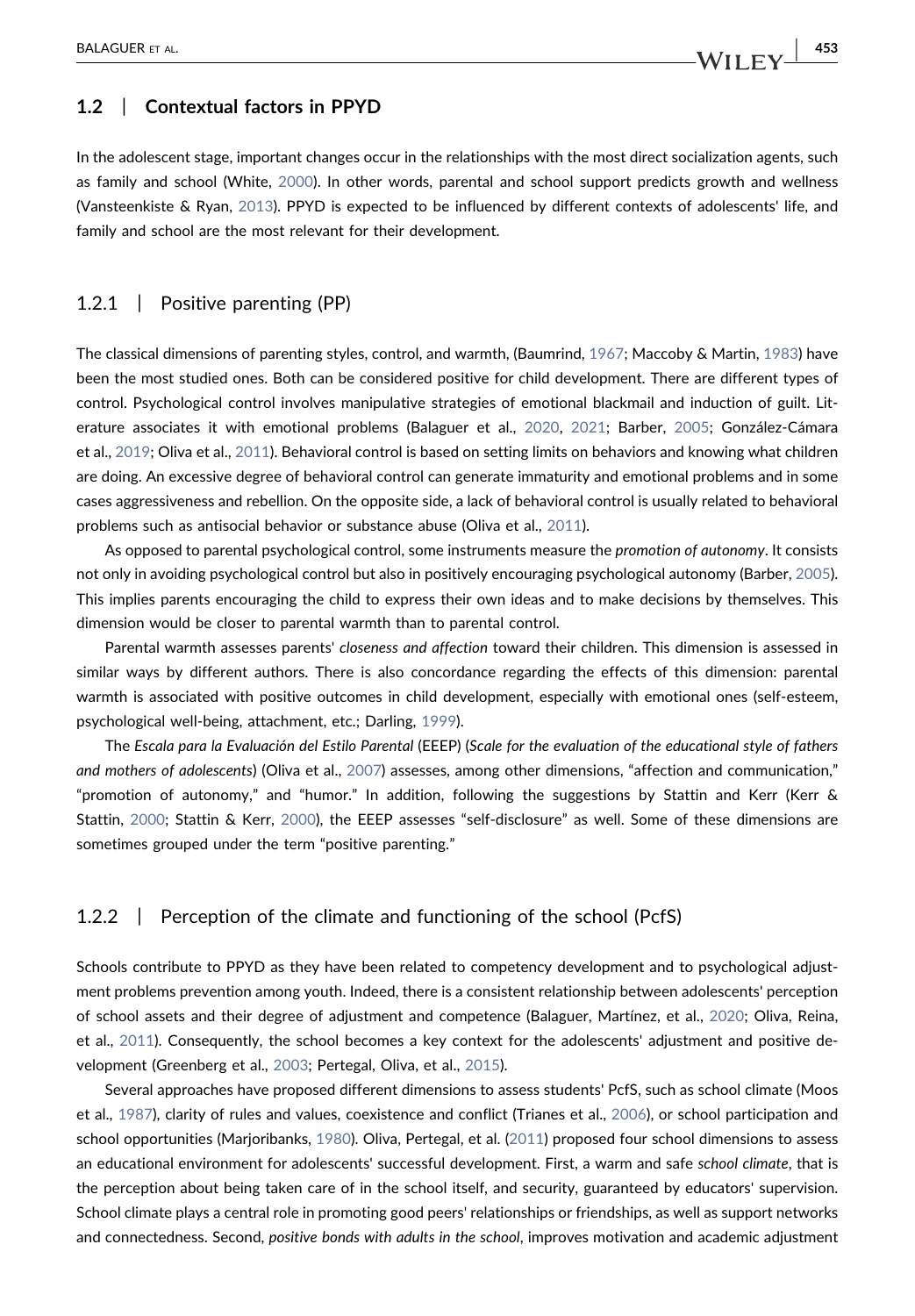(Cambron et al., [2019](#page-17-11), cited in Oliva, Reina, et al., [2011](#page-18-1)). This dimension also implies students' perceived support from teachers. Third, the clarity of rules and values perceived in the school helps students to internalize school rules and the conviction of their needs. This need is associated with a decrease in disruptive behaviors (Oliva, Reina, et al., [2011\)](#page-18-1). Finally, the empowerment and opportunities provided by the school are activities, spaces, or resources that promote students' motivation to have initiatives of participation in the same educational context (R. M. Lerner, Almerigi, et al., [2005](#page-17-12)). In short, an externally regulatory context, promoter of self‐regulation (de la Fuente, [2017](#page-17-5)).

#### 1.3 | Aims and hypothesis

Previous literature has associated family issues (e.g., Bowers et al., [2014\)](#page-17-13), school climate (e.g., Årdal et al., [2018\)](#page-16-6), or both factors (Marchant et al., [2001;](#page-18-12) Paulson et al., [1998\)](#page-18-13) with PYD under the "Five Cs" approach. Under the PPYD approach, personal competencies have been associated with parenting, and with other key contextual factors, such as participation in leisure activities (Balaguer, Orejudo, et al., [2020](#page-16-1); Oliva & Pertegal, [2015;](#page-18-4) Steinberg & Silk, [2002](#page-19-4)), but almost always independently. School assets have been related to competencies development, but more strongly with academic and social competencies than with personal ones (Oliva, Reina, et al., [2011\)](#page-18-1).

Indeed, adolescents' school and parenting perceptions have been shown as significant predictors of academic motivation (Marchant et al., [2001\)](#page-18-12) and psychological adjustment (Pertegal, Oliva, et al., [2015](#page-18-9); Roeser & Eccles, [1998\)](#page-19-5), as well as students' academic competence (Marchant et al., [2001](#page-18-12); Wentzel, [1998\)](#page-19-6). However, there is a gap regarding how family and school issues influence the specific personal constructs that explain PPYD.

Considering this gap, our objective is to propose an empirical model that offers an explanation about how PP and school improve PPYD. For this purpose, a structural empirical model is proposed, assessing PPYD throughout Dispositional Optimism, Hope, General Self‐efficacy, and Sense of Coherence. Our hypothesis is that both a positive relationship with parents and a positive perception of the school—two externally regulatory contexts—will contribute to a linear association and structural prediction of PPYD (see Figure [1](#page-4-0)).

# 2 | METHOD

#### 2.1 | Participants

Participants were recruited at schools. The inclusion criteria for the schools was that they offer formal education courses for students of adolescent age. Among all secondary schools in the province of Zaragoza (Spain), we randomly selected 10 schools, with a proportional representation of public/private and of urban-rural schools: seven public schools (four urban, three rural) and three private urban schools. Among them, seven schools participated: six public schools (four urban, two rural) and one private urban school.

At these schools, we requested participation from students in grades 7, 9, and 11 (around 12, 14, and 16 years old, respectively). In total, 1507 students completed the survey, with balanced distributions of sex (50.1% males) and age (12–13 years: 34.8%, 14–15 years: 34.6%, and 16–17 years: 30.6%). According to school type, 766 students (50.1%) were from public urban schools, 587 (39.0%) were from public rural schools, and 154 (10.2%) were from private urban schools. Regarding parents' education, 183 (6.7%) did not have any level of formal education, 1037 (37.7%) had elementary education, 950 (34.5%) had secondary education, and 580 (21.1%) had higher education. Most parents (2119, 75.3%) were employed. By origin, 2301 (78.5%) parents were from Spain, 236 (8.1) from the rest of Europe, 268 (9.1%) from America, and 126 (4.3%) from Asia or Africa.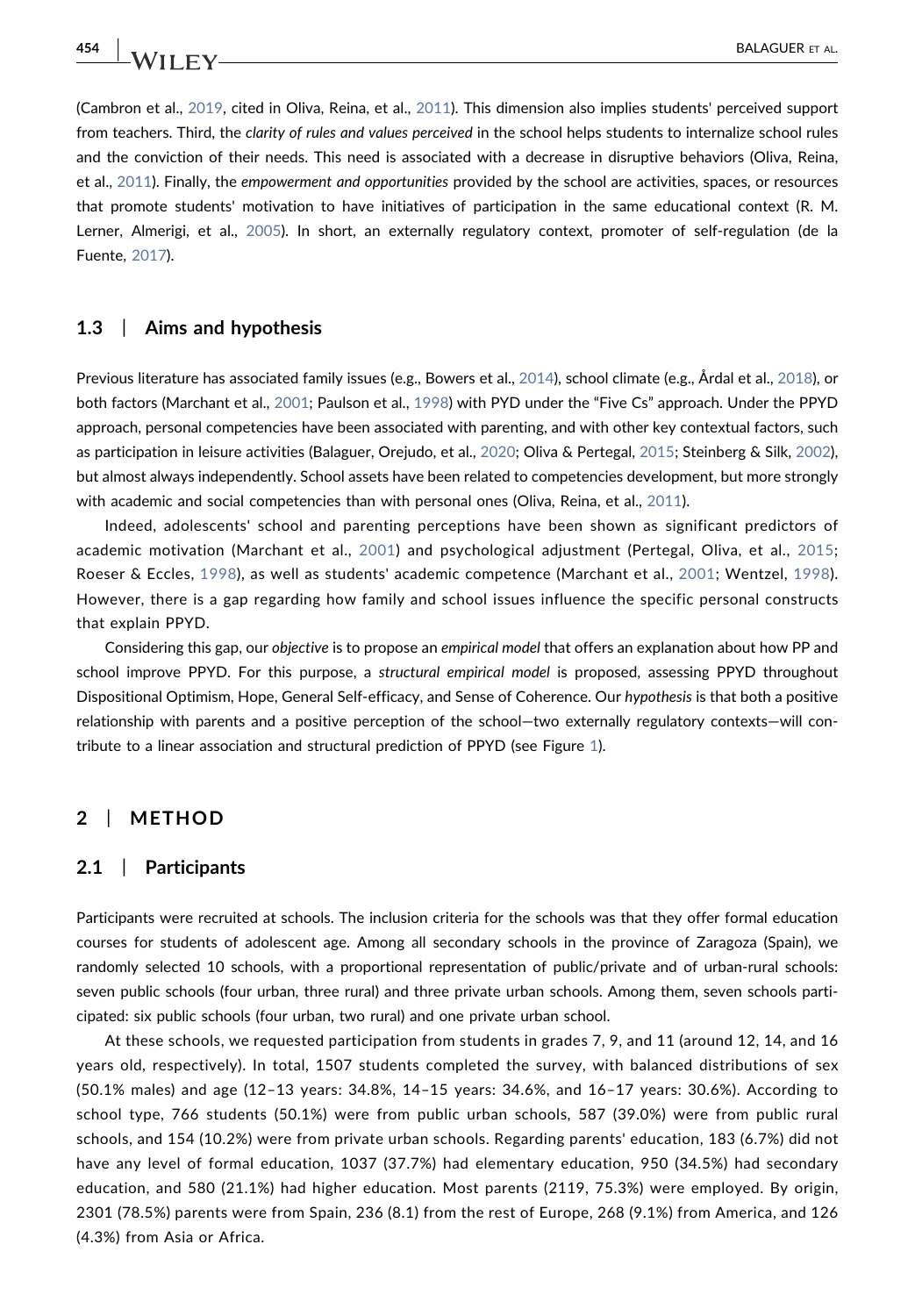War

<span id="page-4-0"></span>

FIGURE 1 Initial structural model for PPYD (Personal Positive Youth Development) in function of PP (Positive Parenting) and PcfS (Perception of the Climate and Functioning of the School). Constructs associated to PP: Warmth (War), Autonomy (Aut), Humor (Hum), and Self‐disclosure (Dis). Constructs associated to PcfS: (1) Climate (Cli): Peer relations (Pee) and Security (Sec); (2) Bonds (Bon): Belonging (Bel) and Support (Sup); (3) Clarity (Cla): Rules (Rul) and Values (Val); (4) Empowerment (Emp): Activities proffered (Pro), Resources (Res), and Influence (Inf). Constructs associated to PPYD: (1) Dispositional optimism (Dop): Optimism (Opt) and Pessimism (Pes); (2) Self‐Competence (Sel): Pathways (Pat), General Self‐efficacy (GSe), and Agency (Age); (3) Sense of coherence (Soc): Comprehensibility (Com), Manageability (Man), and Meaningfulness (Mea). Straight arrows correspond to direct relationship, curve arrow corresponds to the covariance between constructs

# 2.2 | Instruments

# 2.2.1 | Dependent variables: PPYD

#### Youth Life Orientation Test (YLOT, Ey et al., [2005](#page-17-14))

It is a measure adapted from LOT-R (Scheier et al., [1994](#page-19-7)) to assess optimism in children and adolescents between 7 and 18 years. It consists of two subscales—Optimism and Pessimism—that can be measured both jointly and separately. In total it contains 14 items: six Optimism items (e.g., "In general, I think that more good things will happen to me than bad"), six Pessimism items (e.g., "When things go well, I hope something will go wrong"), and two distracting items. In the version adapted to Spanish by Royo [\(2016\)](#page-19-8), the statements are rated on a Likert scale (from  $1 = 1$  never think so, to  $5 = 1$  always think so). In the translated version of this study, the internal consistency of the instrument's two scales was 0.62 and 0.78, with better indicators for Pessimism. In our study, the reliability index of the whole scale was  $\alpha$  = .84 (.71 for each subscale).

#### Children's Hope Scale (Snyder et al., [1997](#page-19-9))

It measures the ability to generate the pathways toward the objectives and to persevere toward them and contains the subscales Pathways and Agency. It is appropriate for ages between 8 and 19 years. It consists of six items using a five-point Likert scale (from  $1 = 1$  never think so, to  $5 = 1$  always think so). The Pathways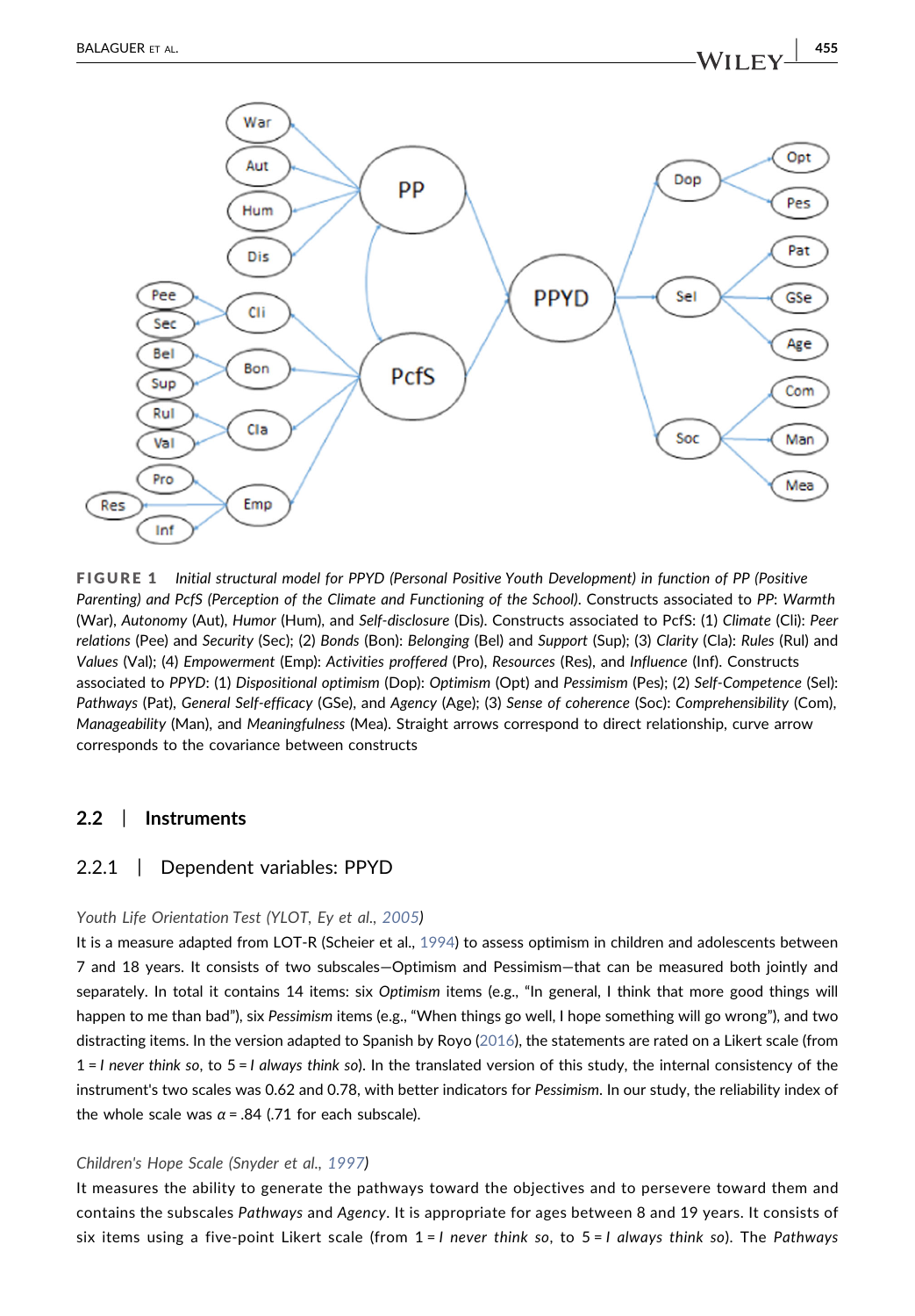subscale contains three items (e.g., "When I have a problem, I can find many ways to solve it"), whereas the Agency subscale contains other three items (e.g., "I think I'm doing things right"). It has an internal consistency of .86. In this study, we have used the Spanish version of Royo [\(2016\)](#page-19-8), whose confirmatory factor model generated a better fit for the two‐factor model than for the one‐factor one. Precisely, in the validation study, the scales had internal consistency indexes of  $\alpha$  = .574 (Agency) and  $\alpha$  = .642 (Pathways). In our sample, these values were .532 and .614, respectively.

#### Scale of General Self‐Efficacy (Baessler & Schwarzer, [1996,](#page-16-7) adapted by Sanjuán et al., [2000\)](#page-19-10)

It evaluates the stable feeling of personal competence in order for it to be managed effectively in a wide variety of situations. It has been used indistinctly of age. It consists of 10 items (e.g., "Whatever comes, I'm usually able to handle it") with Likert scales of four points (from  $1 = 1$  never think so, to  $5 = 1$  always think so), generating a total score on a single factor of self‐efficacy general level. The Spanish version obtained high scores in internal consistency  $(\alpha = .87)$ . In our study, it was .83.

#### Scale of Sense of Coherence (SOC‐13; Antonovsky, [1987\)](#page-16-8)

The SOC‐13 is an adaptation of the Orientation Life Questionnaire (OLQ), which evaluates the SOC construct as a global orientation. The Spanish adaptation used in this study (Manga, 2006, cited by Fernández Martínez, [2009](#page-17-15), pp. 388‐389) reduced the original 29‐item OLQ version to 13 items, using a seven‐point Likert‐type escalation. It evaluates the three subscales of this construct: Comprehensibility (five items; e.g., "Do you often feel that you are in an unusual situation, not knowing what to do?"); Manageability (four items; e.g., "How often do you have feelings that you doubt you can control?"); and Meaningfulness (four items; e.g., "How often do you feel that the things you do in your daily life barely make sense?"). The SOC scales have been used in all ages since the age of 10 years. In our study an α index of .77 was obtained ( $α = .82$  in Fernández-Martínez et al., [2017](#page-17-16)). The different subscales showed lower reliability indices: Comprehensibility,  $\alpha$  = .58; Manageability,  $\alpha$  = .52; Meaningfulness,  $\alpha$  = .50.

These instruments assess the proposed constructs to evaluate the personal component of the PYD. As for that, these PPYD constructs are personal variables with broad support in the literature. These constructs contain an important adaptive component and are based on self‐regulation models, within the framework of the PYD.

#### 2.2.2 | Independent variables

#### EEEP (Scale for the evaluation of parenting styles) (Oliva et al., [2007](#page-18-8))

This is one of the most frequently used instruments to assess parenting in Spanish (González‐Cámara et al., [2019](#page-17-7)). This instrument evaluates several dimensions of the parental educational style based on the perception of their adolescent children from 12 years of age. It consists of 41 items and is divided into six factors: Affect and communication (eight items; e.g., "I feel supported and understood by them"), Autonomy promotion (eight items; e.g., "They encourage me to make my own decisions"), Humor (six items; e.g., "They are usually in a good mood"), Self‐disclosure (six items; e.g., "I tell them about the problems I have with my friends"), Behavioral control (eight items; e.g., "They put limits on the time I have to be at home"), and Psychological control (eight items; e.g., "They make me feel guilty when I don't do what they want"). We have left aside the two control dimensions. The rest of the dimensions refer to an effective relationship between parents and child, and we have grouped them under the label PP. The items are scored in a Likert‐type scale (from  $1$  = Strongly disagree, to 6 = Totally agree). Below are the reliability indexes of the subscales, first in the authors' validation (Oliva et al., [2007\)](#page-18-8) and second in our study: Affect and communication (α = .92; α = .91), Autonomy promotion ( $\alpha$  = .88;  $\alpha$  = .88), Humor ( $\alpha$  = .88;  $\alpha$  = .89), and Self-disclosure ( $\alpha$  = .85;  $\alpha$  = .87), Behavioral control ( $\alpha$  = .82;  $\alpha$  = .83), Psychological control ( $\alpha$  = .86;  $\alpha$  = .85).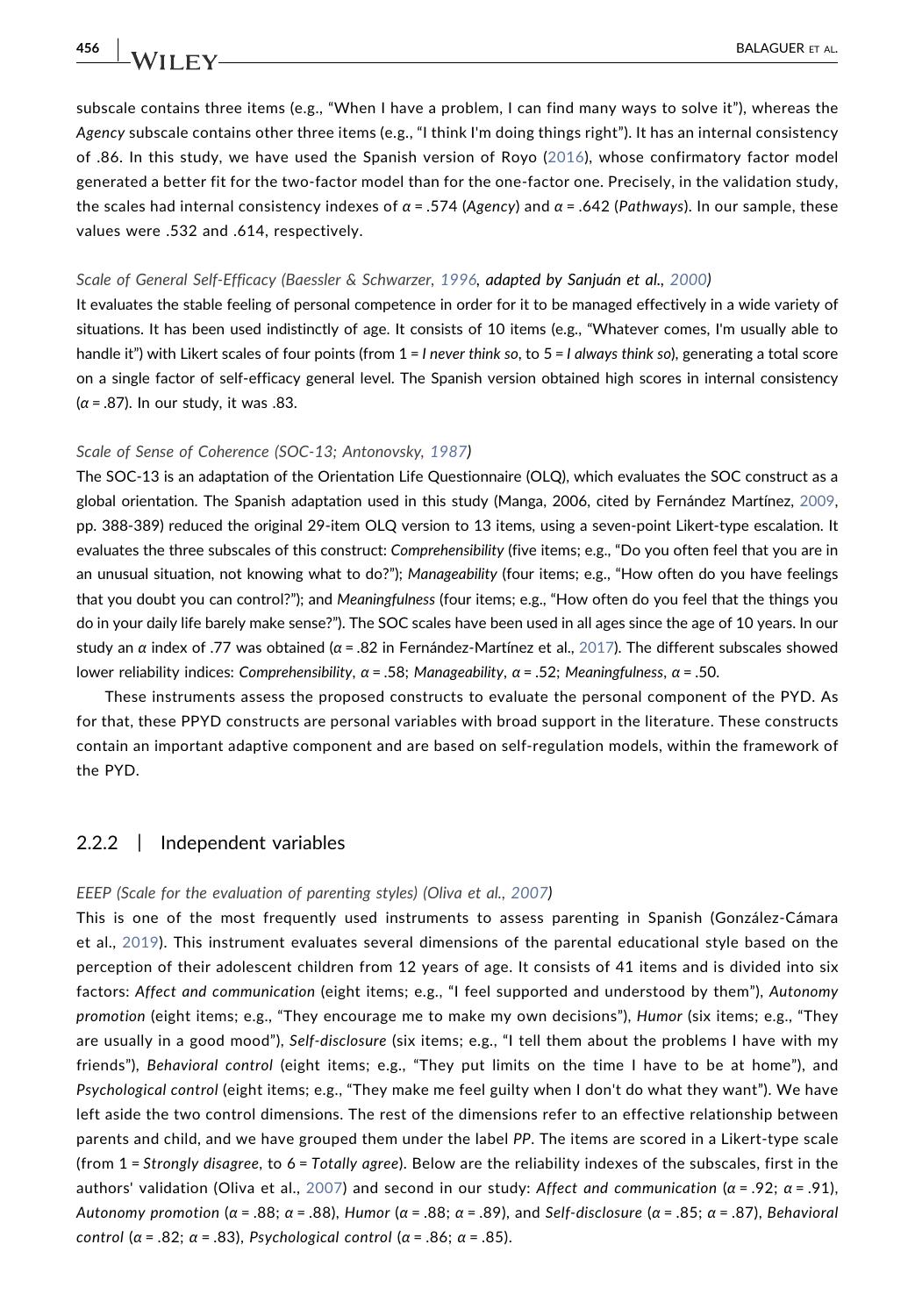Escala de percepción del clima y funcionamiento del centro (EPCFC) (Scale of Perception of the School Climate and Functioning) (student's version) (Oliva et al., [2008](#page-18-14))

This instrument is a comprehensive scale. In addition to evaluating classical dimensions in the literature, such as climate or relationships, it also evaluates the clarity of norms and values, and empowerment and opportunities offered by the school to students. It evaluates several dimensions of the school climate and functioning from the perception of adolescents from 12 years of age. This instrument consists of 30 items and is divided into 4 factors: School Climate (six items; e.g., "The relations between the students of the school are good"), Bonds (seven items; e.g., "In this school I feel very comfortable"), Clarity of rules and values (seven items; e.g., "The rules of behavior of this school are clear and known to all"), and Empowerment and Opportunities (10 items; e.g., "Students propose some celebrations and activities of the school and participate in its organization"). The items are scored in a Likert-type escalation (from 1 = totally false, to 7 = totally true). Below are the reliability indexes of the second-order factors, first in the authors' validation (Oliva et al., [2008\)](#page-18-14) and second in our study: School Climate (α = .78; α = .40), Bonds (α = .81;  $\alpha$  = .91), Clarity ( $\alpha$  = .82;  $\alpha$  = .87), Empowerment and Opportunities ( $\alpha$  = .83;  $\alpha$  = .90), and for the total punctuation ( $\alpha$  = .90;  $\alpha$  = .92). Finally, we show the reliability of first-order factors: Peer Relationships ( $\alpha$  = .78;  $\alpha$  = .75), Peers Security (α = .78; α = .70), Belongingness (α = .87; α = .91), Perceived Support (α = .80; α = .87), Rules (α = .82; α = .80), Values (α = .82; α = .83), Perceived Influence (α = .73; α = .73), Resources and Facilities (α = .78; α = .75), and Activities Proffered ( $\alpha$  = .78;  $\alpha$  = .82).

# 2.3 | Procedure

The objectives and characteristics of the study were explained to the principals and counselors of the schools. Before completion, families were informed through a letter about the purpose of the study and procedure, and participants' anonymity was ensured. Schools were informed of the possibility of excluding from the activity those children whose families did not agree with their participation. Questionnaires took 1 h to complete in the presence of external team staff. After completing the study, each school received an individualized report with the overall results.

The Ethical Guidelines for Educational Research (British Educational Research Association, [2011](#page-17-17)) were followed. No compensation was granted for participating in the study. Ethical approval was obtained for the project from an Academic Commission of the University of Zaragoza (Spain).

#### 2.4 | Data analyses

The study was classified in the group of transversal ex post-facto models.

Before analyses, records with at least one missing value (93 participants, 6.2% of the sample) were eliminated. Cronbach's internal reliability statistics for each subscale, and multivariate normality (skewness and kurtosis), were evaluated for all instrument items. For CFA the model adjustments were evaluated through the Comparative Fit Index (CFI), the Root of the Standardized Root Mean Square Residual (SRMR), and the Root Mean Square Error of Approximation (RMSEA) and its interval of confidence at 90%. To modify the instrument, Lagrange Multiplier was used for release parameters, and for restriction of parameters the Wald test was applied. Each modification was applied sequentially, one parameter at the time, based on a significant effect (p < .05), change of the values of  $\chi^2$ , and improvement in the indexes mentioned above (RMSEA and SRMR < 0.055, CFI > 0.94, and the upper limit of the 90% confidence interval for the RCMEA should be less than .09; Hu & Bentler, [1999\)](#page-17-18).

Reliability and validity of the constructs were evaluated in the final model: reliability > 0.39, composite reliability > 0.7, and variance extracted > 0.49 units, Fornell and Larcker ([1981](#page-17-19)), O'Rourke and Hatcher ([2013\)](#page-18-15). Convergence validity was assessed by t tests on parameters and discriminant validity on the 95% confidence interval for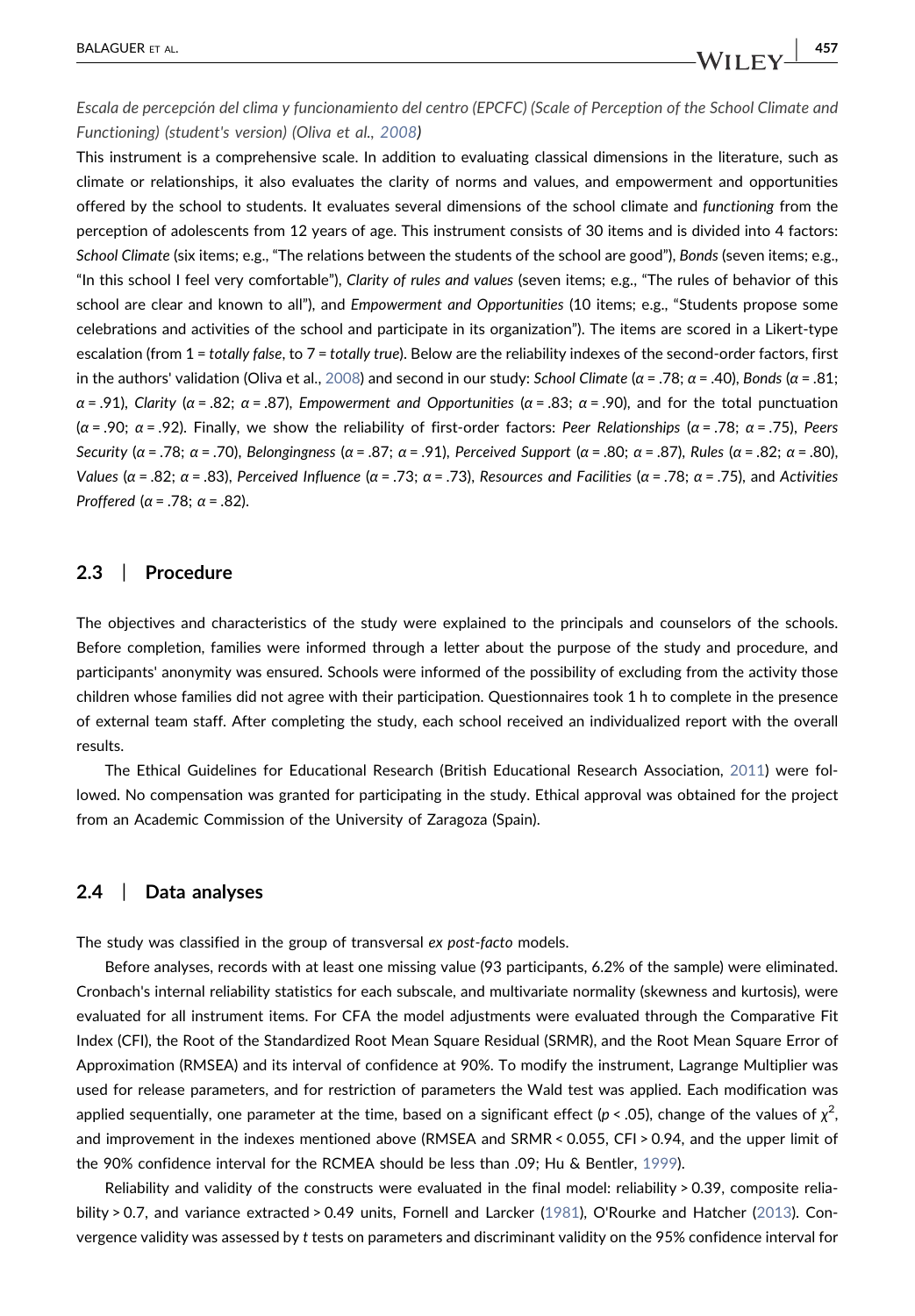covariances. The estimates were made using the Maximum Likelihood (ML) method over the Pearson product‐ moment correlation matrix.

Structural Equation Modeling (SEM) was applied to evaluate the relationship between PPYD and the independent variables (PP and PcfS). Additionally, the invariance of the model was evaluated for the age and sex groups: ages were split into early adolescents (12–16 years old) and late adolescents (17–18 years old). The adjustment of the measuring instruments EEEP, EPCFC, and PPYD were evaluated through confirmatory factor analysis (CFA). The constructs of instruments show different levels of association. For EEEP, the first level was related to the dimensions Warmth, Autonomy, Humor, and Self-disclosure, and the second level, those latent variables related to PP. For PcfS the levels of first‐order corresponded to Peer Relations, Security, Belonging, Support, Rules, Values, Activities proffered, Resources, and Influence. The second order had four latent variables: Climate, from Peer Relations and Security; Bonds resulting from Belonging and Support; Clarity that associates Rules and Values constructs; and Empowerment affecting Activities Proffered, Resources, and Influence factors. The third level related the second level (Climate, Bonds, Rules, and Empowerment) with the construct PcfS. PPYD model was evaluated in three levels with three different constructs: Dispositional Optimism influencing Optimism and Pessimism; Self‐Competence affecting Agency, Pathways, and General Self‐efficacy; and Sense of Coherence that included in a first level the dimensions Comprehensibility, Manageability, and Meaningfulness. The second‐level factors (Dispositional Optimism, Self‐ Competence, and Sense of Coherence) were grouped in the final construct PPYD).

Pearson Correlations matrix between factor scores of constructs at the first level was analyzed. The statistical package SAS 9.4 PROC CALIS was used.

# 3 | RESULTS

Previous analyses were made to evaluate the variables of PPYD construct, PP, and PcfS. Next, the correlations were analyzed before the approach of the CFA.

# 3.1 | Previous analyses

# 3.1.1 | Evaluation of the PPYD construct

For the evaluation of the PPYD construct, validations were made in all sublevels and in their corresponding higher levels: Optimism and Pessimism as functions of Dispositional Optimism; Agency, Pathways, and General self‐efficacy as functions of Self-Competence; and Comprehensibility, Manageability, and Meaningfulness, as functions of Sense of coherence. These second levels are grouped in a third level: PPYD. However, second‐order relationships were not possible to maintain for any of the subscales. Either because of negative or near-zero variance estimates, nonsignificant effects of the predictors, or presence of complex variables.

With these problems in the estimation of the second-order model, an alternative way was decided to evaluate a general second level structure, where the constructs Optimism, Pessimism, Pathways, General Selfefficacy, Agency, Comprehensibility, Manageability, and Meaningfulness were directly influenced by the PPYD construct. With this structure, adequate adjustment indicators were obtained, SRMR = 0.051, and RMSEA =  $0.045$  (90% CI =  $0.043$ - $0.047$ ). However, CFI =  $0.86$ , was not an adequate value. The modification indexes detected a complex structure of the General Self-efficacy factor, simultaneously influencing the Pathways and PPYD factors. In addition, discriminant validity on Self‐Competence showed a high correlation between Pathways with Agency and General Self-efficacy factors. This was why the Pathways construct was removed together with other items suggested from the modification statistics. These changes significantly improved the adequacy indexes: CFI = 0.90, SRMR = 0.043, and RMSEA = 0.040 (90% CI = 0.040–0.038). The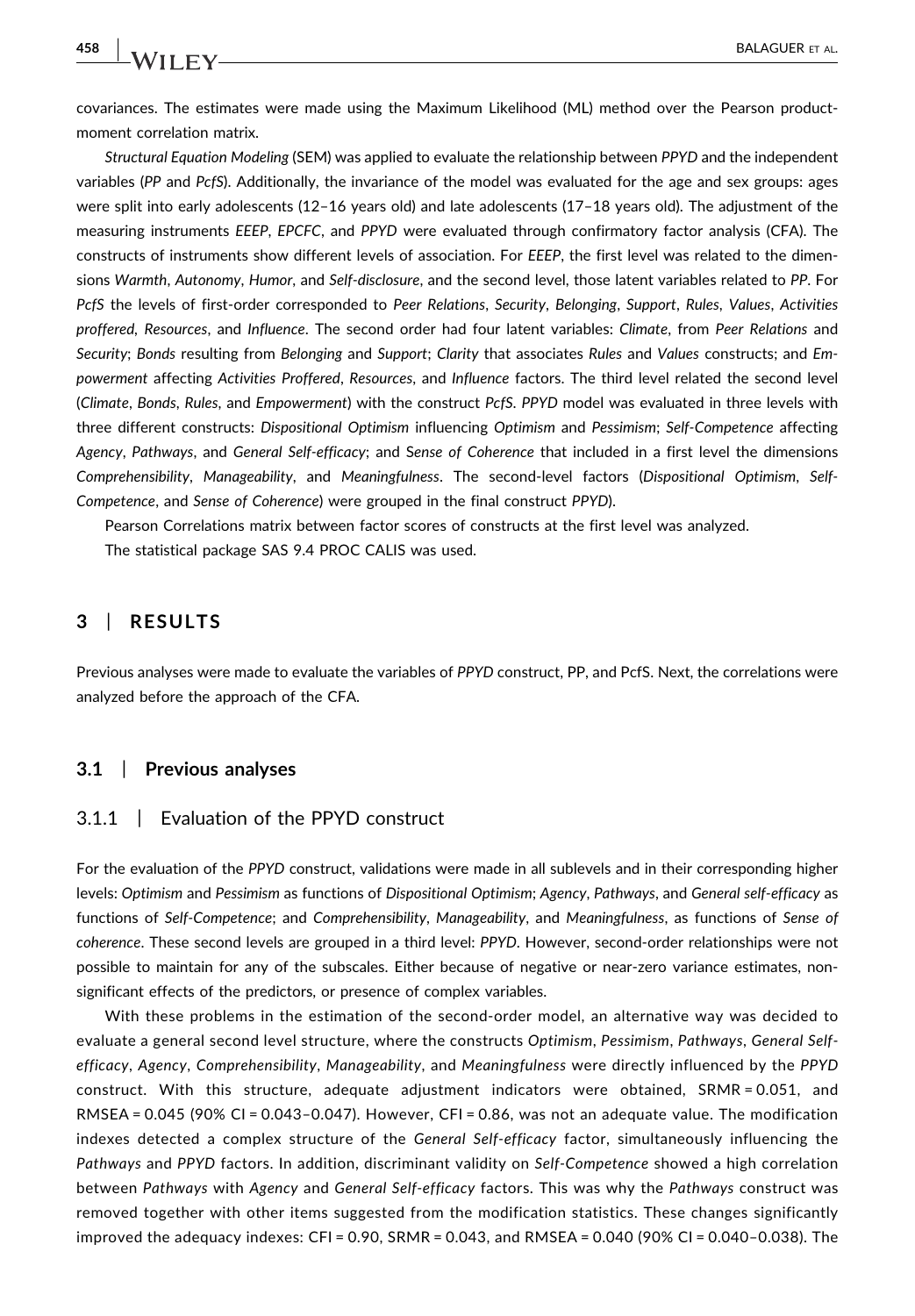| Parameter             | <b>Estimate</b> | <b>Standard error</b> | t value  | Pr >  t |
|-----------------------|-----------------|-----------------------|----------|---------|
| Agency                | 0.82            | 0.027                 | 307.2    | < 0.001 |
| General self-efficacy | 0.63            | 0.023                 | 272.4    | < 0.001 |
| Optimism              | 0.83            | 0.018                 | 451.0    | < 0.001 |
| Pessimism             | $-0.79$         | 0.018                 | $-449.8$ | < 0.001 |
| Comprehensibility     | 0.81            | 0.032                 | 252.2    | < 0.001 |
| Manageability         | 0.80            | 0.034                 | 233.6    | < 0.001 |
| <b>Meaningfulness</b> | 0.95            | 0.022                 | 430.9    | < 0.001 |

<span id="page-8-0"></span>TABLE 1 Estimates of the second level parameters of PPYD

Abbreviation: PPYD, Personal Positive Youth Development.

second-order model (Table [1](#page-8-0)) had the greatest effect of PPYD on the Meaningfulness construct, and a negative, expectable relation against the Pessimism construct.

#### 3.1.2 | Evaluation of the PP construct

The evaluation of the values of kurtosis and skewness for the variables of this construct showed adequate conditions of normality, except for the variables related to Warmth. This construct showed high levels of kurtosis and skewness for Items 1 and 2 (1.9 and −1.5, for Question 1 and 2.3 and −1.7, for Question 2), and presented problems in the estimation of the Cronbach internal consistency index,  $\alpha$  = .92, indicating redundancy in the items. The other dimensions presented adequate levels of adjustment: Autonomy ( $\alpha$  = .88), Humor ( $\alpha$  = .89) and Self-disclosure ( $\alpha$  = .87). For all these reasons, variables 1 and 2 of Warmth were removed from the subsequent analyses. The Cronbach value was recalculated for this dimension, which decreased to  $\alpha = .9$ .

The model without those variables reach adequate adjustment indexes CFI = 0.91 and SRMR = 0.0398. However, the index of parsimony was above the optimum levels RMSEA = 0.07. So, adjustments to the model were evaluated through the release or restriction of parameters. This allowed the CFI value to be increased to 0.94 units, SRMR remained at 0.04 and the RMSEA decreased to 0.06 with a 90% confidence interval (0.056–0.063). The properties of the revised model are presented in Table [2](#page-9-0).

Composite reliabilities are observed in ideal ranges between 0.69 and 0.9, and item reliabilities were within adequate values. Only one exception was found, for item 23 of Autonomy that is below 0.39 units. Variances extracted were optimal, and with values of significant convergent validity in all parameters. For discriminant validity, all factors showed adequate separation of the constructs.

Finally, the second level related to the PP factor showed positive and significant loads ( $p <$  .05), which would validate the definition of this level of analysis (Table [3](#page-9-1)).

# 3.1.3 | Evaluation of the PcfS construct

The 27 variables related to evaluation of climate and functioning of the center showed a behavior adjusted to the assumption of multivariate normality. In terms of internal consistency, adequate behavior was observed in all subscales evaluated: Peer Relations  $\alpha$  = .75, Security  $\alpha$  = .70, Belonging  $\alpha$  = .91, Support  $\alpha$  = .87, Rules  $\alpha$  = .80, Values  $\alpha$  = .83, Influence  $\alpha$  = .73, Resources  $\alpha$  = .75 and Activities Proffered  $\alpha$  = .82.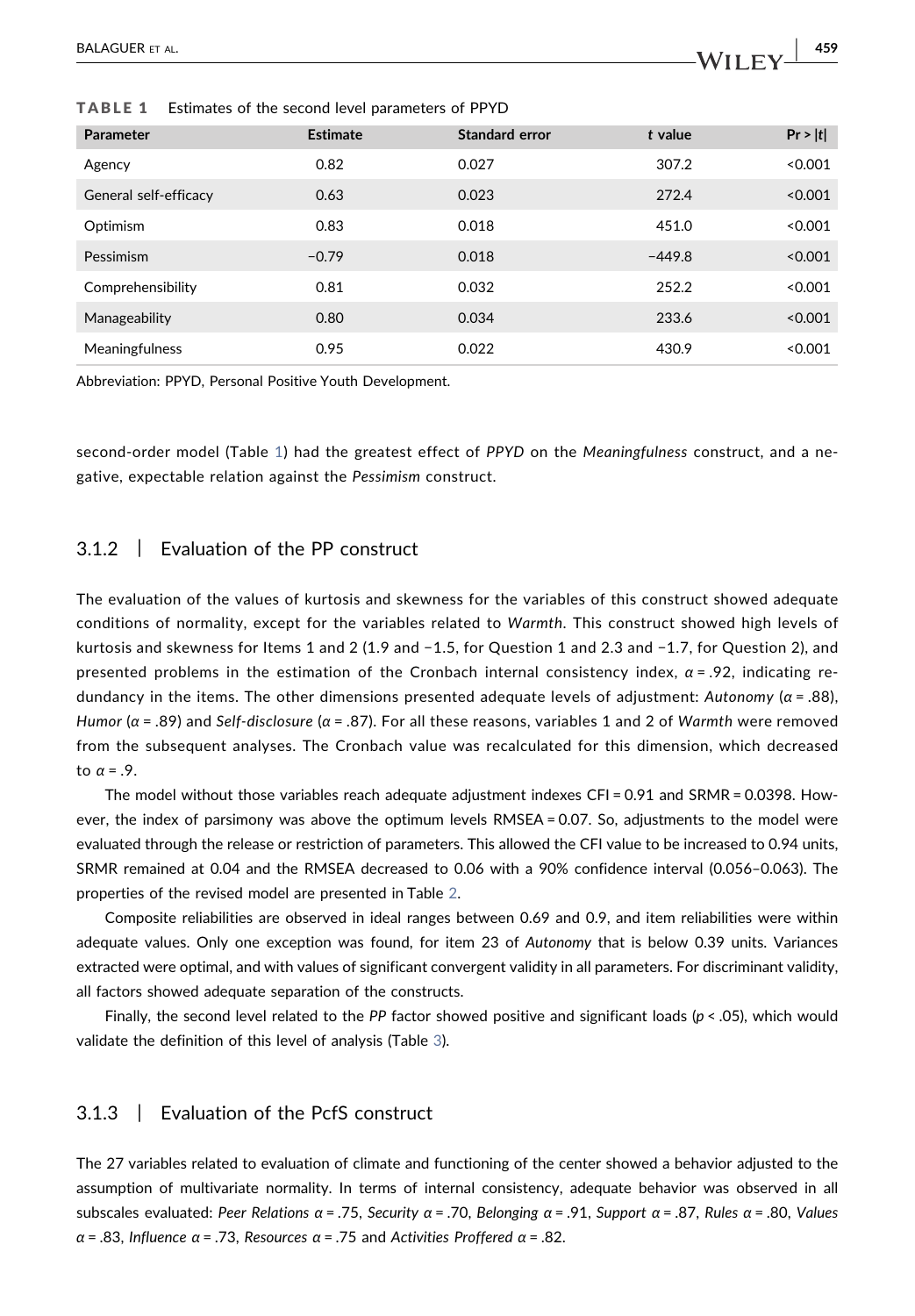| Construct       | Indicator | Variance extracted estimate | <b>Reliability</b>  | <b>Standardized loading</b> | $t$ value                |
|-----------------|-----------|-----------------------------|---------------------|-----------------------------|--------------------------|
| Warmth          |           | 0.60                        | 0.90 <sup>a</sup>   | $\overline{\phantom{a}}$    | $\overline{\phantom{m}}$ |
|                 | $PP_3$    | $\overline{\phantom{0}}$    | 0.64                | 0.80                        | 69.2                     |
|                 | $PP_4$    |                             | 0.68                | 0.82                        | 77.2                     |
|                 | $PP_5$    |                             | 0.65                | 0.81                        | 70.4                     |
|                 | PP_6      |                             | 0.52                | 0.72                        | 48.7                     |
|                 | PP_7      |                             | 0.60                | 0.77                        | 60.2                     |
|                 | $PP_8$    |                             | 0.50                | 0.71                        | 45.7                     |
| Autonomy        |           | 0.48                        | $0.86^{\circ}$      | $ \,$                       |                          |
|                 | $PP_23$   | $\overline{\phantom{0}}$    | 0.23                | 0.48                        | 20.8                     |
|                 | $PP_24$   |                             | 0.52                | 0.72                        | 47.2                     |
|                 | PP_26     |                             | 0.52                | 0.72                        | 47.0                     |
|                 | $PP_27$   |                             | 0.59                | 0.77                        | 56.5                     |
|                 | PP_28     |                             | 0.61                | 0.78                        | 59.2                     |
|                 | PP_29     |                             | 0.46                | 0.68                        | 39.3                     |
|                 | PP_30     |                             | 0.43                | 0.65                        | 36.3                     |
| Self-disclosure |           | 0.60                        | $0.86^{\circ}$      | $\omega_{\rm{eff}}$         |                          |
|                 | PP_38     | $\overline{\phantom{0}}$    | 0.50                | 0.71                        | 43.4                     |
|                 | PP_39     |                             | 0.75                | 0.86                        | 80.9                     |
|                 | PP_40     |                             | 0.69                | 0.83                        | 70.2                     |
|                 | PP_41     |                             | 0.47                | 0.69                        | 40.3                     |
| Humor           |           | 0.60                        | $0.88$ <sup>a</sup> | $\sim$                      |                          |
|                 | PP_32     | $\overline{\phantom{0}}$    | 0.61                | 0.78                        | 61.0                     |
|                 | PP_33     |                             | 0.58                | 0.76                        | 56.3                     |
|                 | PP_34     |                             | 0.50                | 0.71                        | 45.0                     |
|                 | PP_35     |                             | 0.67                | 0.82                        | 73.3                     |
|                 | PP_36     | $\overline{\phantom{0}}$    | 0.62                | 0.79                        | 63.5                     |

<span id="page-9-0"></span>TABLE 2 Properties of the revised model for PP

Abbreviation: PP, Positive Parenting.

<span id="page-9-2"></span><sup>a</sup>Composite reliability.

<span id="page-9-1"></span>

|  | <b>TABLE 3</b> |  |  |  | Estimates of second-level parameters of PP |  |  |  |
|--|----------------|--|--|--|--------------------------------------------|--|--|--|
|--|----------------|--|--|--|--------------------------------------------|--|--|--|

| <b>Parameter</b> | <b>Estimate</b> | <b>Standard error</b> | t value | Pr >  t |
|------------------|-----------------|-----------------------|---------|---------|
| Warmth           | 0.92            | 0.011                 | 85.8    | < 0.001 |
| Autonomy         | 0.84            | 0.013                 | 62.2    | < 0.001 |
| Self-disclosure  | 0.69            | 0.019                 | 35.5    | < 0.001 |
| Humor            | 0.88            | 0.012                 | 74.5    | < 0.001 |
|                  |                 |                       |         |         |

Abbreviation: PP, Positive Parenting.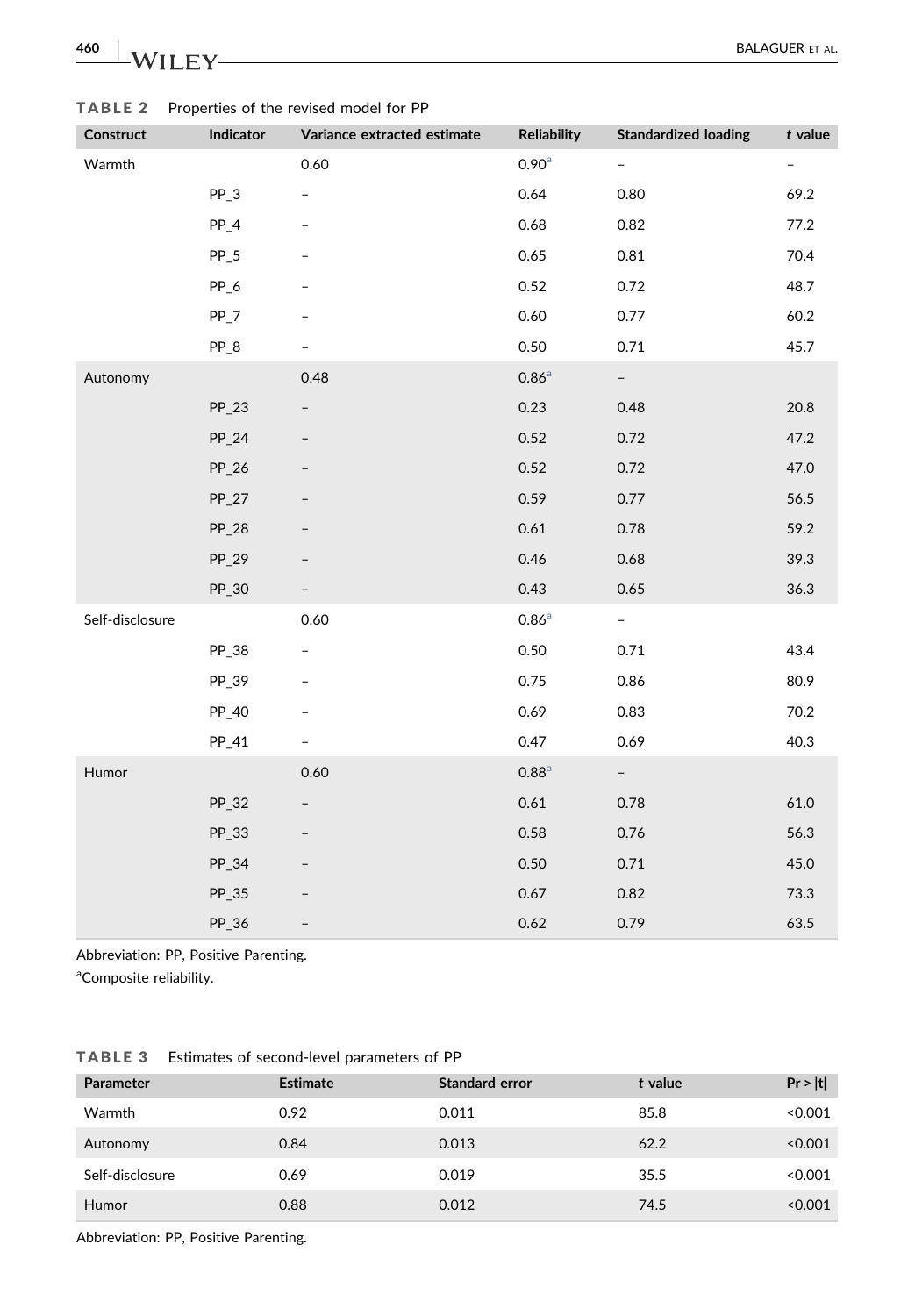In the confirmation of factors an adequate adjustment of the model was found with values of CFI = 0.94, SRMR = 0.035, and RMSEA = 0.049 (90% CI = 0.049–0.055). Regarding the measurement properties of the model, in general, adequate confidence values were identified by item and composite, except for Security and Resources constructs. The values of variance extracted were at optimal values. In terms of convergent validity, all the estimated parameters were significant, and in terms of discriminant validity, each factor evaluated their respective dimensions (Table [4](#page-11-0)).

On the other hand, the second and third models failed to estimate the variances of the Peer relations, Security, and Resources factors, and they did not show a significant effect in relation to the third level from PcfS with Security. A model where Security was directly affected by PcfS and where Resources construct was removed together with variable 21 that had a high correlation with the other items was tested. In this way, the model achieved had adequate estimates of parameters CFI = 0.94, SRMR = 0.041, and RMSEA = 0.056 (90% CI = 0.053–0.059) (Table [5](#page-12-0)).

#### 3.2 | Correlations

Table [6](#page-13-0) shows the correlations of the analyzed subscales. High or medium‐high correlations were observed between PP variables. Also, among PcfS variables, especially among activities proffered, resources and influence, correlations were very high. The correlations between the PPYD variables were high, except for General selfefficacy. Meaningfulness presented very high correlations with all variables. In addition, PP variables showed low correlations with PcfS ones and moderate with PPYD ones—except for General self-efficacy. On the contrary, the correlations between PPYD and PcfS were low, very low in the case of General self‐efficacy or activities proffered. On the other hand, Pessimism correlated negatively with the other variables, presenting high correlations with the PPYD ones—except for General Self‐efficacy—, moderate with PP—except for Self‐disclosure—, and low or very low with PcfS.

# 3.3 | Structural prediction: PPYD as a function of PP and PcfS

With all instruments validated, the final model related PP against the PPYD and PcfS constructs. The initial model had identification problems, so it was necessary to remove some variables and relationships. In principle, variables with possible high multicollinearity were identified that generated negative eigenvalues. The final model obtained adequate adjustment values (Table [7](#page-14-0)).

Regarding the estimations, it can be observed that, for PP, the Warmth factor was the variable with the greatest impact, for PPYD it was Meaningfulness, and for PcfS the factor with the greatest influence was Bonds. In the relation from PcfS and PP towards PPYD, it was observed that the greatest influence was PP, and as mentioned above there was a positive and significant covariance between the two exogenous variables PcfS and PP (see Figure [2](#page-14-1)).

Finally, the invariance of the means and of the covariance structure of the model were tested in four groups: women and men in early and late adolescence. The unrestricted model did not show improvements with respect to the invariant model, so it can be asserted that, for these groups of students, the obtained model can be generalized.

# 4 | DISCUSSION

The objective of this study was to examine whether PPYD can be explained by two contextual variables: family and school. Specifically, it was hypothesized that PPYD would be promoted by PP—characterized by closeness and Communication, Promotion of autonomy, Humor, and Self-disclosure—and by a positive school context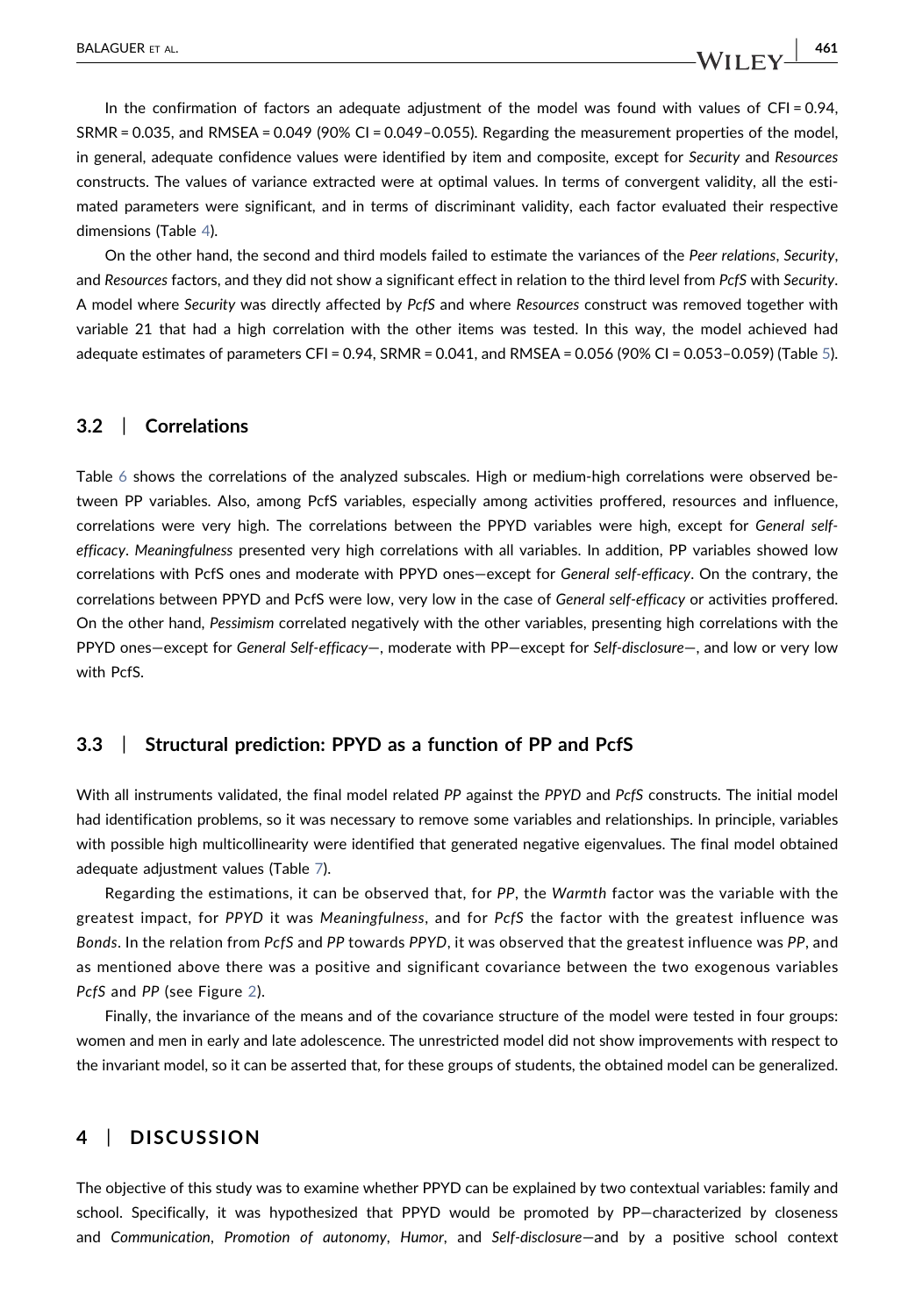| 462<br>W | <b>BALAGUER ET AL.</b> |
|----------|------------------------|
|          |                        |

| Construct      | Indicator | Variance extracted estimate | <b>Reliability</b>  | <b>Standardized loading</b> | t value |
|----------------|-----------|-----------------------------|---------------------|-----------------------------|---------|
| Peer relations |           | 0.51                        | $0.76$ <sup>a</sup> | $-$                         |         |
|                | PcfS_1    | $\qquad \qquad -$           | 0.41                | 0.64                        | 29.1    |
|                | PcfS_3    |                             | 0.62                | 0.79                        | 43.0    |
|                | PcfS_5    |                             | 0.51                | 0.71                        | 35.7    |
| Security       |           | 0.45                        | $0.71$ <sup>a</sup> | $\sim$                      |         |
|                | PcfS_2    | $\overline{\phantom{0}}$    | 0.33                | 0.58                        | 21.3    |
|                | PcfS_4    | $\overline{\phantom{a}}$    | 0.43                | 0.65                        | 24.8    |
|                | PcfS_6    | $\overline{\phantom{a}}$    | 0.58                | 0.76                        | 29.0    |
| Belonging      |           | 0.79                        | $0.92^{\circ}$      | $\omega_{\rm{max}}$         |         |
|                | PcfS_10   | $\overline{\phantom{a}}$    | 0.80                | 0.89                        | 113.0   |
|                | PcfS_12   | -                           | 0.82                | 0.91                        | 122.4   |
|                | PcfS_8    | -                           | 0.75                | 0.86                        | 94.2    |
| Support        |           | 0.64                        | $0.88$ <sup>a</sup> | $\sim$                      |         |
|                | PcfS_11   | $\qquad \qquad -$           | 0.71                | 0.85                        | 78.2    |
|                | PcfS_13   |                             | 0.68                | 0.82                        | 69.9    |
|                | PcfS_7    | $\overline{\phantom{a}}$    | 0.51                | 0.71                        | 43.7    |
|                | PcfS_9    | -                           | 0.67                | 0.82                        | 68.6    |
| Rules          |           | 0.59                        | $0.81$ <sup>a</sup> | $\sim$                      |         |
|                | PcfS_15   | $\overline{\phantom{a}}$    | 0.64                | 0.80                        | 54.5    |
|                | PcfS_17   |                             | 0.68                | 0.82                        | 59.6    |
|                | PcfS_19   | $\overline{\phantom{a}}$    | 0.47                | 0.68                        | 36.5    |
| Values         |           | 0.56                        | $0.84$ <sup>a</sup> | $\sim$                      |         |
|                | PcfS_14   | $\overline{\phantom{a}}$    | 0.61                | 0.78                        | 54.7    |
|                | PcfS_16   | $\overline{\phantom{a}}$    | 0.68                | 0.82                        | 66.3    |
|                | PcfS_18   | $\overline{\phantom{a}}$    | 0.48                | 0.70                        | 39.7    |
|                | PcfS_20   | $\qquad \qquad -$           | 0.48                | 0.69                        | 39.0    |
| Influence      |           | 0.50                        | $0.75$ <sup>a</sup> | $\blacksquare$              |         |
|                | PcfS_22   | -                           | 0.45                | 0.67                        | 35.4    |
|                | PcfS_25   |                             | 0.55                | 0.74                        | 44.1    |
|                | PcfS_28   |                             | 0.49                | 0.70                        | 38.4    |
| Resources      |           | 0.44                        | $0.76$ <sup>a</sup> | $\overline{\phantom{0}}$    |         |
|                | PcfS_21   | $\qquad \qquad -$           | 0.49                |                             | 40.8    |
|                | PcfS_23   |                             | 0.45                | 0.67                        | 37.2    |
|                | PcfS_26   |                             | $.37$               | 0.60                        | 29.5    |
|                | PcfS_29   | $\qquad \qquad -$           | 0.45                | 0.67                        | 37.4    |

# <span id="page-11-0"></span>TABLE 4 Properties of the PcfS measuring instrument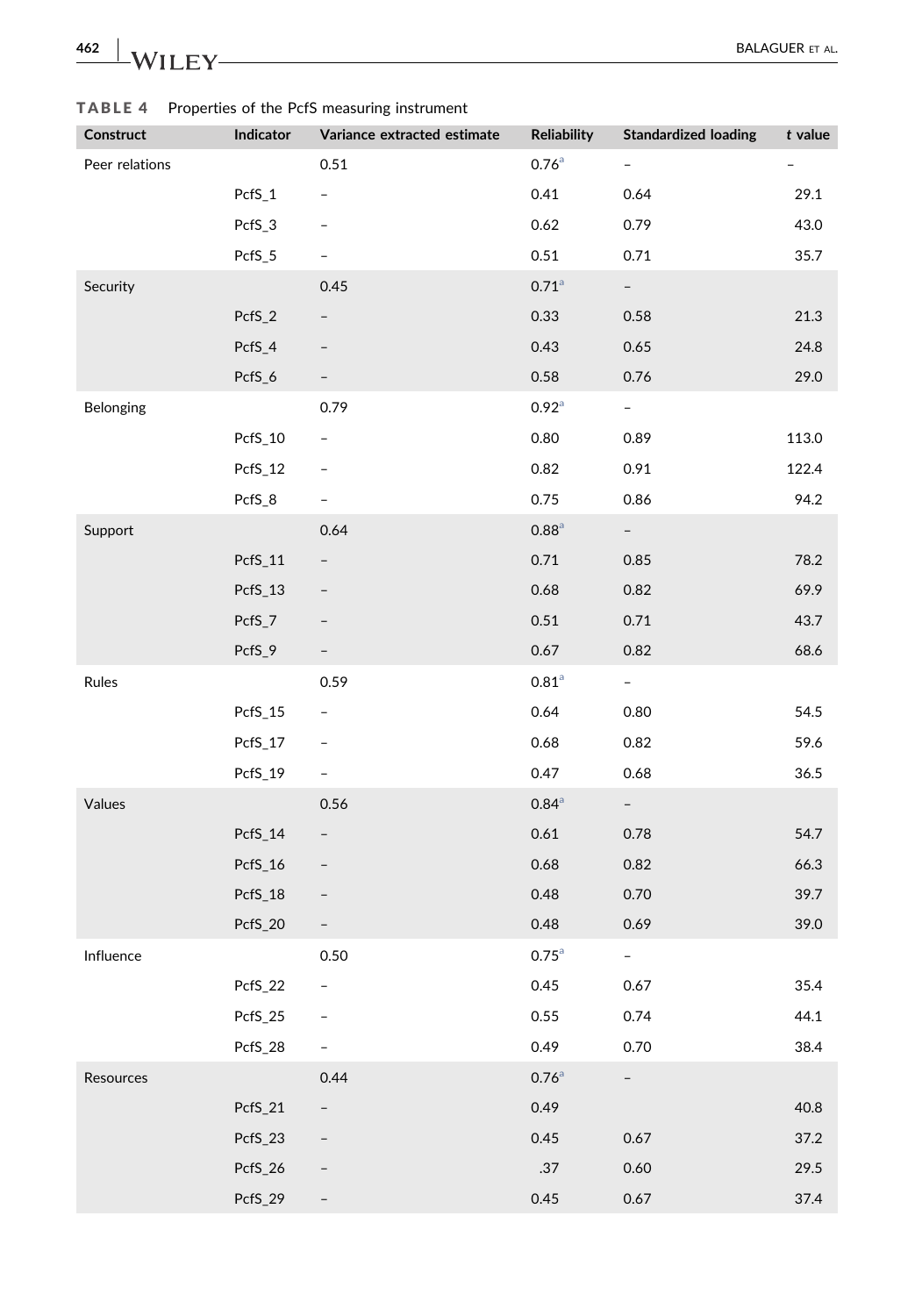#### TABLE 4 (Continued)

| Construct            | Indicator | Variance extracted estimate | <b>Reliability</b> | <b>Standardized loading</b> | t value |
|----------------------|-----------|-----------------------------|--------------------|-----------------------------|---------|
| Activities proffered |           | 0.60                        | 0.82 <sup>a</sup>  | -                           |         |
|                      | PcfS 24   | $\overline{\phantom{0}}$    | 0.62               | 0.79                        | 56.3    |
|                      | PcfS 27   | $\overline{\phantom{a}}$    | 0.55               | 0.74                        | 47.2    |
|                      | PcfS 30   | $\overline{\phantom{a}}$    | 0.63               | 0.79                        | 56.9    |

<span id="page-12-1"></span>Abbreviation: PcfS, Perception of the Climate and Functioning of the School. <sup>a</sup>Composite reliability.

#### <span id="page-12-0"></span>TABLE 5 Estimates of the parameters for second and third level PcfS model

| Second level<br><b>Variable</b> | <b>Predictor</b> | <b>Third level</b><br><b>Variable</b> | <b>Predictor</b> | <b>Estimate</b> | Standard error | t    | Pr >  t |
|---------------------------------|------------------|---------------------------------------|------------------|-----------------|----------------|------|---------|
| Belonging                       | <b>Bonds</b>     |                                       |                  | 0.85            | 0.014          | 60.2 | < 0.001 |
| Support                         | <b>Bonds</b>     |                                       |                  | 0.87            | 0.014          | 63.1 | < 0.001 |
| <b>Rules</b>                    | Clarity          |                                       |                  | 0.83            | 0.017          | 50.4 | < 0.001 |
| Values                          | Clarity          |                                       |                  | 0.92            | 0.014          | 63.8 | < 0.001 |
| Influence                       | Empowerment      |                                       |                  | 0.94            | 0.015          | 64.3 | < 0.001 |
| Resources                       | Empowerment      |                                       |                  | 0.99            | 0.015          | 67.6 | < 0.001 |
| Activities proffered            | Empowerment      |                                       |                  | 0.88            | 0.014          | 62.2 | < 0.001 |
|                                 |                  | <b>Bonds</b>                          | <b>PcfS</b>      | 0.94            | 0.015          | 62.3 | < 0.001 |
|                                 |                  | Clarity                               | PcfS             | 0.93            | 0.016          | 58.3 | < 0.001 |
|                                 |                  | Empowerment                           | <b>PcfS</b>      | 0.76            | 0.018          | 41.8 | < 0.001 |
|                                 |                  | Peer relations                        | PcfS             | 0.63            | 0.025          | 24.8 | < 0.001 |

Abbreviation: PcfS, Perception of the Climate and Functioning of the School.

(PcfS)—characterized by good peer relationships, a feeling of belonging and support, a clear understanding of rules and values, and enriching activities and resources in the school.

These empirical results show these associations and predictions among Spanish adolescents, regardless of sex and age. PP appears as the most relevant factor in promoting PPYD, while the role of the school context is less strong. This is consistent with previous research on assets promotion in adolescence, where contextual factors have an increasing relevance (Balaguer, Orejudo, et al., [2020;](#page-16-1) Oliva, Pertegal, et al., [2011](#page-18-3)). These factors are interrelated, and all of them are related to individual personal competencies (Balaguer, Orejudo, et al., [2020](#page-16-1); R. M. Lerner, Lerner, et al., [2005](#page-17-3); Oliva, Pertegal, et al., [2011\)](#page-18-3).

This focus implies a certain novelty in the field since it overcomes the individualistic vision of personal competencies, including the effect of contextual variables. This scope is also coherent with an interactive vision of personal development and of the educative processes. In these processes, the context plays a key role in interaction with individual characteristics, according to the current Theory of Self‐ versus Externally‐Regulated Learning (SRL vs. ERL; de la Fuente, [2017\)](#page-17-5). Thus, the value of the family and school environment—as regulatory context—to promote personal development is presented.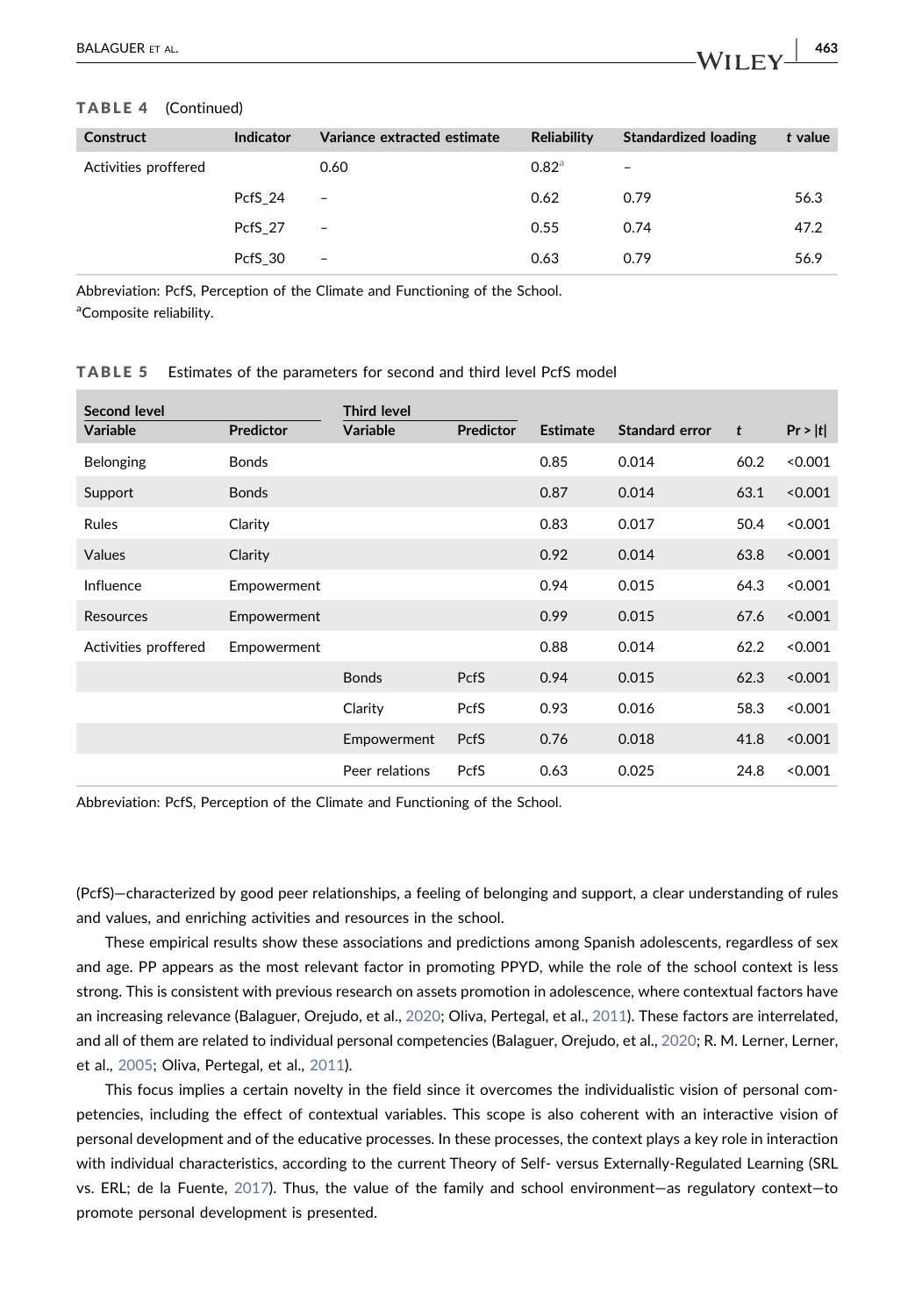<span id="page-13-0"></span>

| $\mathbf{r}$          |             |                                                    |                                                                                       |                                                                         |                                                             |                                                    |                                                                   |                                                                                                 |                                                             |                                                                        |                                                                   |                                                             | 15<br>$\overline{4}$             |                                                               |                                                                         |                                             |
|-----------------------|-------------|----------------------------------------------------|---------------------------------------------------------------------------------------|-------------------------------------------------------------------------|-------------------------------------------------------------|----------------------------------------------------|-------------------------------------------------------------------|-------------------------------------------------------------------------------------------------|-------------------------------------------------------------|------------------------------------------------------------------------|-------------------------------------------------------------------|-------------------------------------------------------------|----------------------------------|---------------------------------------------------------------|-------------------------------------------------------------------------|---------------------------------------------|
|                       | 2           | S                                                  | 4                                                                                     | LŊ                                                                      | $\bullet$                                                   | $\overline{ }$                                     | $\infty$                                                          | ò                                                                                               | å                                                           | $\overline{1}$                                                         | $\frac{2}{3}$                                                     | 13                                                          |                                  | $\frac{6}{1}$                                                 | $\frac{8}{18}$<br>$\overline{17}$                                       | $\frac{9}{2}$                               |
| 1                     |             |                                                    |                                                                                       |                                                                         |                                                             |                                                    |                                                                   |                                                                                                 |                                                             |                                                                        |                                                                   |                                                             |                                  |                                                               |                                                                         |                                             |
|                       | 0.841 1     |                                                    |                                                                                       |                                                                         |                                                             |                                                    |                                                                   |                                                                                                 |                                                             |                                                                        |                                                                   |                                                             |                                  |                                                               |                                                                         |                                             |
|                       | 0.867 0.801 | H                                                  |                                                                                       |                                                                         |                                                             |                                                    |                                                                   |                                                                                                 |                                                             |                                                                        |                                                                   |                                                             |                                  |                                                               |                                                                         |                                             |
| 4. Self-disclosure    | 0.701 0.663 |                                                    | $\overline{ }$<br>0.683                                                               |                                                                         |                                                             |                                                    |                                                                   |                                                                                                 |                                                             |                                                                        |                                                                   |                                                             |                                  |                                                               |                                                                         |                                             |
| 5. Peer relations     | 0.328       | 0.338                                              | 0.345                                                                                 | $\overline{\phantom{0}}$<br>0.263                                       |                                                             |                                                    |                                                                   |                                                                                                 |                                                             |                                                                        |                                                                   |                                                             |                                  |                                                               |                                                                         |                                             |
|                       | 0.334 0.337 |                                                    | 0.366                                                                                 | 0.341                                                                   | Ţ<br>0.621                                                  |                                                    |                                                                   |                                                                                                 |                                                             |                                                                        |                                                                   |                                                             |                                  |                                                               |                                                                         |                                             |
|                       | 0.336       | 0.360                                              | 0.357                                                                                 | 0.320                                                                   | 0.555                                                       | H<br>0.779                                         |                                                                   |                                                                                                 |                                                             |                                                                        |                                                                   |                                                             |                                  |                                                               |                                                                         |                                             |
|                       | 0.354       | 0.372                                              | 0.374                                                                                 | 0.357                                                                   | 0.519                                                       | 0.663                                              | 1<br>0.712                                                        |                                                                                                 |                                                             |                                                                        |                                                                   |                                                             |                                  |                                                               |                                                                         |                                             |
|                       | 0.366       | 0.388                                              | 0.391                                                                                 | 0.378                                                                   | 0.549                                                       | 0.700                                              | 0.749                                                             | H<br>0.866                                                                                      |                                                             |                                                                        |                                                                   |                                                             |                                  |                                                               |                                                                         |                                             |
|                       | 0.217       | 0.239                                              | 0.274                                                                                 | 0.296                                                                   | 0.395                                                       | 0.525                                              | 0.554                                                             | 0.618<br>0.540                                                                                  | H                                                           |                                                                        |                                                                   |                                                             |                                  |                                                               |                                                                         |                                             |
|                       | 0.285       | 0.308                                              | 0.340                                                                                 | 0.350                                                                   | 0.488                                                       | 0.633                                              | 0.677                                                             | 0.724<br>0.663                                                                                  | 0.943                                                       | I                                                                      |                                                                   |                                                             |                                  |                                                               |                                                                         |                                             |
|                       |             |                                                    |                                                                                       |                                                                         |                                                             |                                                    |                                                                   |                                                                                                 |                                                             |                                                                        | H                                                                 |                                                             |                                  |                                                               |                                                                         |                                             |
|                       |             |                                                    |                                                                                       |                                                                         |                                                             |                                                    |                                                                   |                                                                                                 |                                                             |                                                                        | 0.270                                                             | H                                                           |                                  |                                                               |                                                                         |                                             |
|                       |             |                                                    |                                                                                       |                                                                         |                                                             |                                                    |                                                                   |                                                                                                 |                                                             |                                                                        |                                                                   |                                                             |                                  |                                                               |                                                                         |                                             |
| 15. General self-     |             |                                                    |                                                                                       |                                                                         |                                                             |                                                    |                                                                   |                                                                                                 |                                                             |                                                                        | 0.182                                                             |                                                             | 1                                |                                                               |                                                                         |                                             |
|                       |             |                                                    |                                                                                       |                                                                         |                                                             |                                                    |                                                                   |                                                                                                 |                                                             |                                                                        | 0.256                                                             |                                                             |                                  | 1                                                             |                                                                         |                                             |
| 17. Comprehensibility |             |                                                    |                                                                                       |                                                                         |                                                             |                                                    |                                                                   |                                                                                                 |                                                             |                                                                        | 0.248                                                             |                                                             |                                  |                                                               |                                                                         |                                             |
| 18. Manageability     |             |                                                    |                                                                                       |                                                                         |                                                             |                                                    |                                                                   |                                                                                                 |                                                             |                                                                        | 0.251                                                             |                                                             |                                  |                                                               | $\overline{\phantom{0}}$                                                |                                             |
| 19. Meaningfulness    |             |                                                    |                                                                                       |                                                                         |                                                             |                                                    |                                                                   |                                                                                                 |                                                             |                                                                        | 0.283                                                             |                                                             |                                  |                                                               |                                                                         | 1                                           |
|                       |             | 0.546<br>0.524<br>0.366<br>0.579<br>0.567<br>0.618 | $-0.486 - 0.452$<br>0.526<br>0.534<br>0.280 0.308<br>0.549<br>0.509<br>0.590<br>0.393 | $-0.451$<br>0.538<br>0.557<br>0.495<br>0.335<br>0.542<br>0.338<br>0.593 | 0.345<br>0.438<br>0.476<br>0.421<br>0.446<br>0.285<br>0.495 | 0.328<br>0.464<br>0.293<br>0.330<br>0.220<br>0.348 | 0.372<br>0.322 0.366<br>0.592<br>0.328<br>0.362<br>0.201<br>0.395 | $-0.359 - 0.283 - 0.293 - 0.255$<br>0.346<br>0.653<br>0.309<br>0.179<br>0.319<br>0.333<br>0.361 | 0.283<br>0.643<br>0.160<br>0.254<br>0.287<br>0.313<br>0.277 | 0.291<br>$-0.195 - 0.203$<br>0.706<br>0.254<br>0.320<br>0.173<br>0.283 | 0.203<br>0.180<br>0.900<br>0.146<br>0.294 0.193<br>0.188<br>0.215 | 0.275<br>0.259<br>0.250<br>0.978<br>0.174<br>0.258<br>0.289 | $-0.131 - 0.192 - 0.184 - 0.804$ | $0.865 - 0.835$<br>$0.657 -0.558$<br>$\overline{\phantom{0}}$ | 0.810 -0.771 0.660<br>0.640<br>0.922 -0.870 0.700<br>0.878 -0.798 0.700 | 0.960 0.920 0.960<br>0.900 0.890<br>0.870 1 |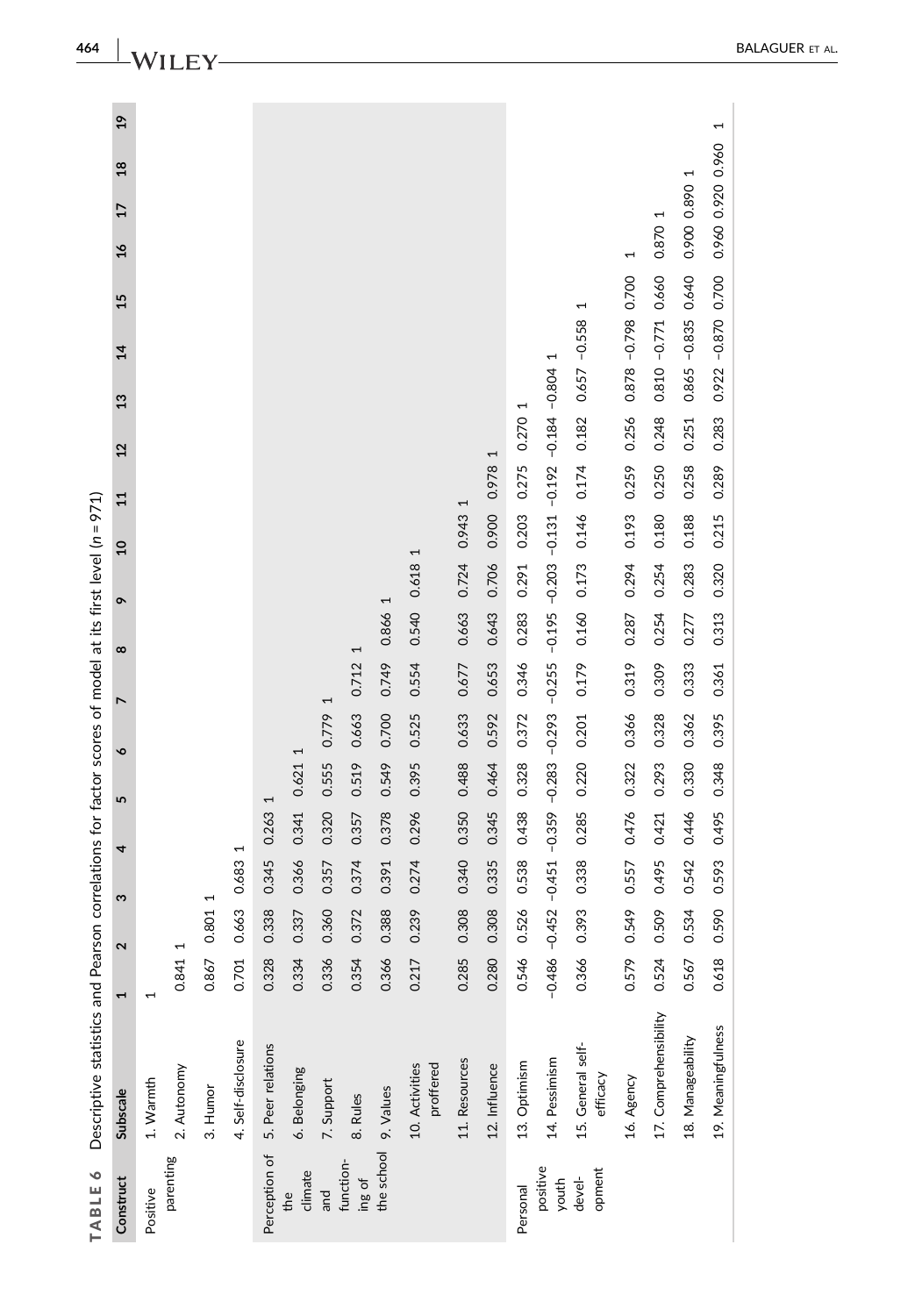<span id="page-14-0"></span>TABLE 7 Goodness-of-fit Indices for various models, PPYD as a function of PP and PcfS (N = 1015)

| Model                                       | $\chi^2$ | df   | $\Delta x^2$ | $\Delta df$ | <b>CFI</b> | <b>SRMR</b> | <b>RMSEA</b> | (RMSEA CL90)      |
|---------------------------------------------|----------|------|--------------|-------------|------------|-------------|--------------|-------------------|
| Base model                                  | 39355.1  | 3240 |              |             |            |             |              |                   |
| Initial model                               | 6646.3   | 3153 | 32708.8      | $87***$     | 0.90       | 0.046       | 0.034        | $(0.033 - 0.035)$ |
| Without eigenvalues $\leq 0$<br>(resources) | 6246.5   | 2902 | 399.8        | $251**$     | 0.90       | 0.046       | 0.034        | $(0.033 - 0.035)$ |
| Without eigenvalues $\leq 0$<br>(influence) | 5871.4   | 2678 | 375.2        | $224**$     | 0.91       | 0.045       | 0.034        | $(0.033 - 0.036)$ |

Abbreviations: CFI, Comparative Fit Index; PPYD, Personal Positive Youth Development; RMSEA, Root Mean Square Error of Approximation; SRMR, Standardized Root Mean Square Residual.

<span id="page-14-2"></span> $*^{*}p < .001$ .

<span id="page-14-1"></span>

FIGURE 2 Final structural model for PPYD (Personal Positive Youth Development) in function of PP (Positive Parenting) and PcfS (Perception of the Climate and Functioning of the School). Constructs associated with PP: Warmth (War), Autonomy (Aut), Humor (Hum), and Self‐disclosure (Dis). Constructs associated to PcfS: (1) Peer relations (Pee); (2) Bonds (Bon): Belonging (Bel) and Support (Sup); (3) Activities proffered (Pro); and (4) Clarity (Cla): Rules (Rul) and Values (Val). Constructs associated to PPYD: Optimism (Opt), Pessimism (Pes), General Self‐efficacy (GSe), Agency (Age), Comprehensibility (Com), Manageability (Man), and Meaningfulness (Mea). Numbers beside the rows are standardized estimates for linear relations and covariance; straight arrows correspond to direct relationships, curve arrows correspond to the covariance between constructs

Previous research has shown that the perception of assets can be considered as a predictor of better development of competencies among students (Scales et al., [2000\)](#page-19-11), mainly between parenting styles and PPYD (Balaguer, Orejudo, et al., [2020\)](#page-16-1). Similarly, other studies have found that family is the most important contextual factor for PYD. For example, an authoritative parenting style favors a better adjustment among adolescents (Bowers et al., [2014](#page-17-13); Oliva et al., [2007;](#page-18-8) Parra & Oliva, [2015;](#page-18-16) Steinberg, [2001](#page-19-12)). In fact, family as a factor is more important than school variables such as school climate or social support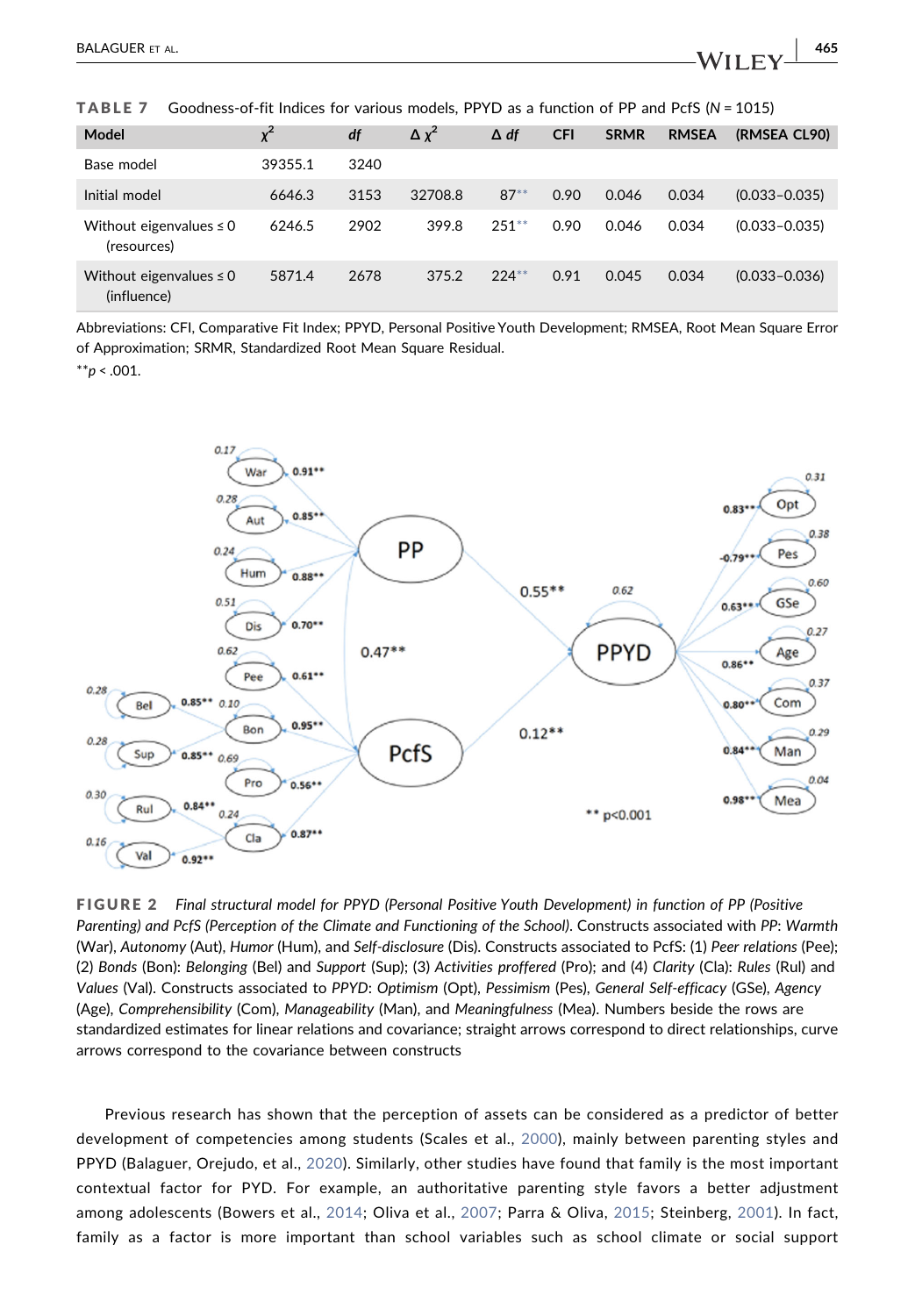(Oliva, Reina, et al., [2011](#page-18-1)) and teachers' responsiveness (Marchant et al., [2001\)](#page-18-12), which is consistent with our results.

While the main factor influencing PPYD is the family context, there is also an association between the school and PPYD. This was also found by other studies on PYD (e.g., Årdal et al., [2018](#page-16-6); Blum & Libbey, [2004](#page-16-9); Pertegal & Hernando, [2015\)](#page-18-17). Marchant et al. [\(2001](#page-18-12)) noted that verbal communication with parents and with teachers increased students' perception of individual competence because a better perception of assets predicts a better development of competencies among students (Scales et al., [2000](#page-19-11)).

Furthermore, these results have shown a positive correlation between the perception of the family and the school environments—two external regulatory essential contexts—, as other studies have found (Marchant et al., [2001;](#page-18-12) Paulson et al., [1998\)](#page-18-13). This would imply that the effect is more powerful if it occurs jointly, and in the same direction of positive development.

#### 4.1 | Limitations and future directions

In the first place, we only have the adolescent's point of view. In this regard, other types of instruments might be used in addition to self‐reports to improve the quality of the measure. Perceptions might be assessed not only from the student's but also from the parents', teachers', and peers' point of view. This would be an improvement because adolescents usually internalize values transmitted through significant relations (parental values, teacher caring, and peer support) to a greater extent than parents' or teachers' external behaviors (Marchant et al., [2001](#page-18-12); Wentzel, [1998](#page-19-6)).

Regarding the study design, a longitudinal study might help a broader understanding of the changes along with adolescence. Furthermore, a more representative sample, with proportional rates of different populations (public/ private schools) would probably lead to more robust results. In this line, it would be interesting to collect samples that include proportional sizes in terms of demographic variables such as sex, age, grade, or different academic trajectories.

PPYD models exploring different contexts contribute to a broader perspective in understanding positive development. They provide valuable evidence to build more complex and complete models. In this regard, future research should continue to explore how these contextual factors are associated with the students' personal competencies. Specifically, through longitudinal designs, the reciprocal relationships between individual and context might be better known. Furthermore, formal, nonformal and informal educative contexts should be addressed, since adult figures, that is, both parents and educators, are constantly teaching a wide range of competencies—for example, emotional, civic, ethical, social, and intellectual—, not always intentionally (Higgins‐D'Alessandro, [2012\)](#page-17-20).

Regarding the sample, we do not see a reason why our results would not be generalizable to some populations (other countries, or adolescents with specific characteristics), but this should be tested with new studies. An example of this might be to study the different motivations of students among more or less structured contexts, with different levels of demandingness.

Finally, research is needed regarding the evolution through the different stages of adolescence to relate developmental and academic trajectories. Current models of educative inclusion need evidence to provide lowperformance students with enriching contexts. While our results suggest contextual assets are important in improving individual competencies, it is also relevant to know at what ages each context is more relevant. The applied field needs clear programs to improve youth's opportunities.

The applied field needs more clarity in the proposal of programs aiming to improve adolescents' opportunities (Phelps et al., [2009](#page-18-18)) and educational professionals need to be able to assimilate the valuable information provided by research. This way, evidence adds orientations to better serve the needs of each educative realm. This will allow professionals to help create better relational contexts, both within the schools and in family orientation. "The key to ensuring the positive development of youth rests on developing research-based policies that strengthen in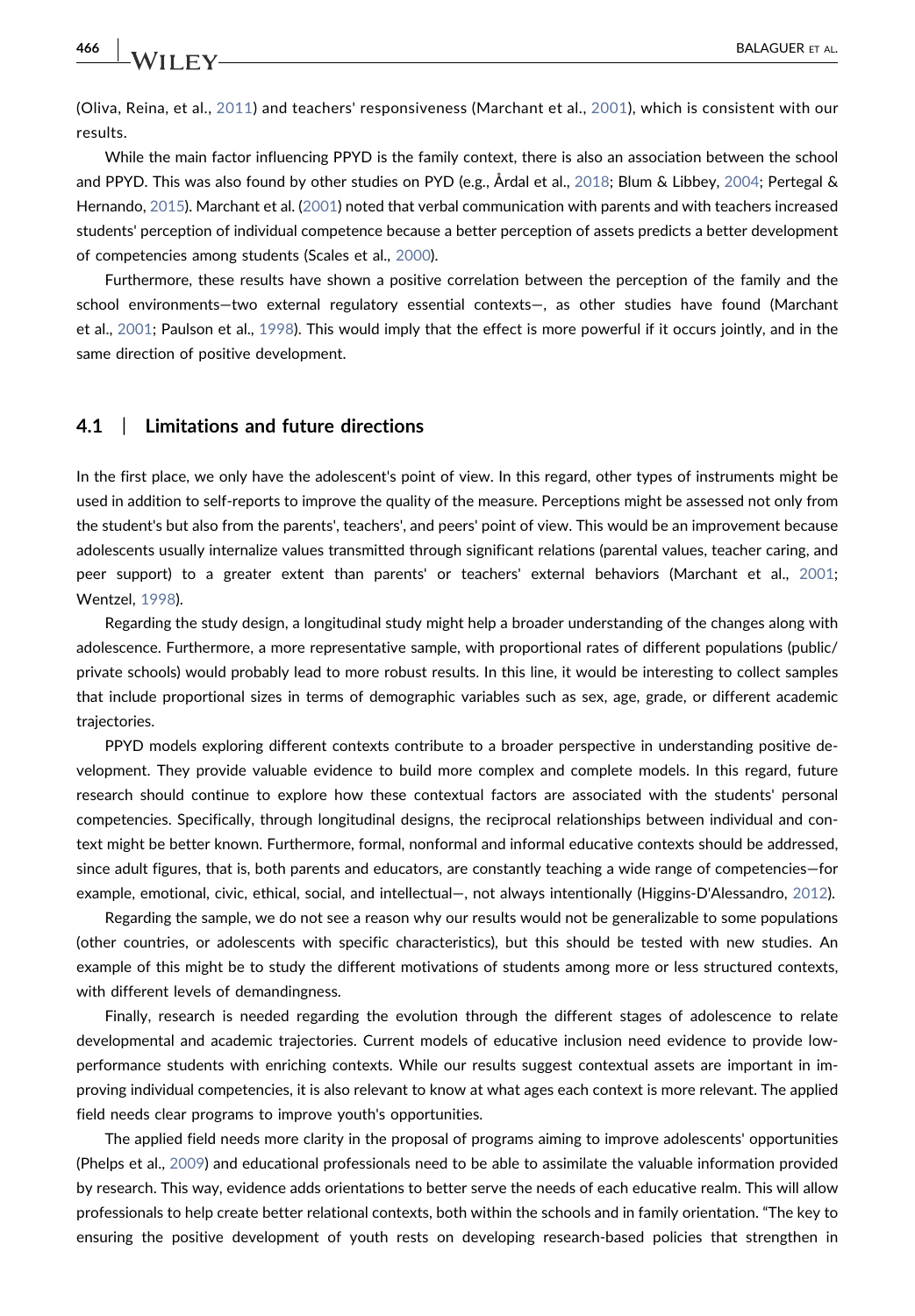diverse communities the capacities of families to raise healthy, thriving children" (R. M. Lerner, Almerigi, et al., [2005](#page-17-12), p. 15).

It would also be necessary to compare samples from optimal development contexts (regulatory educational contexts) with samples in which the family context is not very regulatory (a‐regulatory) or pathological (de-regulatory). Only then will we know the full equation of the effect that different types of contexts have on positive development (de la Fuente, [2017](#page-17-5); Pachón‐Basallo et al., [2021](#page-18-19)).

#### 4.2 | Practical implications

In addition to the new empirical evidence supplied, this study has some practical implications. On the one hand, the role of the family context on personal development is reassured: the family seems to be the primary educative context in the development of positive character (Parra & Oliva, [2015](#page-18-16); Steinberg & Silk, [2002](#page-19-4)). On the other hand, the need for coherence between family and school context arises to promote a balanced perception of educative resources for positive socio‐personal development among adolescents (Durlak et al., [2007;](#page-17-21) Oliva, Pertegal, et al., [2011](#page-18-3)).

#### ACKNOWLEDGMENT

We thank the schools that kindly accepted to participate in the investigation, as well as each of the students who completed the questionnaires and their legal representatives who allowed it.

#### ORCID

Álvaro Balaguer D<http://orcid.org/0000-0002-8727-4690> Alfonso Osorio D <http://orcid.org/0000-0003-4337-5382>

#### **REFERENCES**

<span id="page-16-8"></span>Antonovsky, A. (1987). Unraveling the mystery of health—How people manage stress and stay well. Jossey‐Bass.

- <span id="page-16-6"></span>Årdal, E., Holsen, I., Diseth, Å., & Larsen, T. (2018). The Five Cs of Positive Youth Development in a school context; gender and mediator effects. School Psychology International, 39(1), 3–21. [https://doi.org/10.1177/](https://doi.org/10.1177/0143034317734416) [0143034317734416](https://doi.org/10.1177/0143034317734416)
- <span id="page-16-7"></span>Baessler, J., & Schwarzer, R. (1996). Evaluación de la autoeficacia: Adaptación española de la Escala de Autoeficacia general [Measuring optimistic self‐beliefs: A Spanish adaptation of the General Self‐Efficacy Scale]. Ansiedad y Estrés, 2(1), 1–8.
- <span id="page-16-4"></span>Balaguer, Á., Benítez, E., De la Fuente, J., & Osorio, A. (2021). Maternal and paternal parenting styles as a whole: Validation of the simple form of the parenting style evaluation scale. Anales de Psicología/Annals of Psychology, 37(1), 77–87. <https://doi.org/10.6018/analesps.408171>
- <span id="page-16-3"></span>Balaguer, Á., Martínez, M., & Naval, C. (2020). Percepción del centro educativo por adolescentes. Diferencias según curso, edad, sexo, tipo de centro y rendimiento académico [Perception of school climate by adolescents. Differences according to course, age, sex, type of school, and academic performance]. Revista Panamericana de Pedagogía, 30, 54–72. <https://revistas.up.edu.mx/RPP/article/view/2023/1712>
- <span id="page-16-1"></span>Balaguer, Á., Orejudo, S., Cardoso‐Moreno, M. J., & Rodríguez‐Ledo, C. (2020). Extracurricular activities, positive parenting and personal positive youth development. Differential relations amongst age and academic pathways. Electronic Journal of Research in Educational Psychology, 18(51), 179–206. <https://doi.org/10.25115/ejrep.v18i51.2929>
- <span id="page-16-5"></span>Barber, B. K. (2005). The psychology of parental control: How well‐meant parenting backfires. Journal of Marriage and Family, 67(1), 258. <https://doi.org/10.1111/j.0022-2445.2005.00br1.x>
- <span id="page-16-2"></span>Baumrind, D. (1967). Child care practices anteceding three patterns of preschool behavior. Genetic Psychology Monographs, 75, 43–88.
- <span id="page-16-0"></span>Benson, P. L., Scales, P. C., Hamilton, S. F., & Sesma, A., Jr. (2006). Positive youth development: Theory, research and applications. In R. M. Lerner (Ed.), Theoretical models of human development (Vol. 1, pp. 894–941). Wiley.
- <span id="page-16-9"></span>Blum, R., & Libbey, H. (2004). School connectedness: Strengthening health and educational outcomes for teenagers. Executive summary. Journal of School Health, 74, 231–232.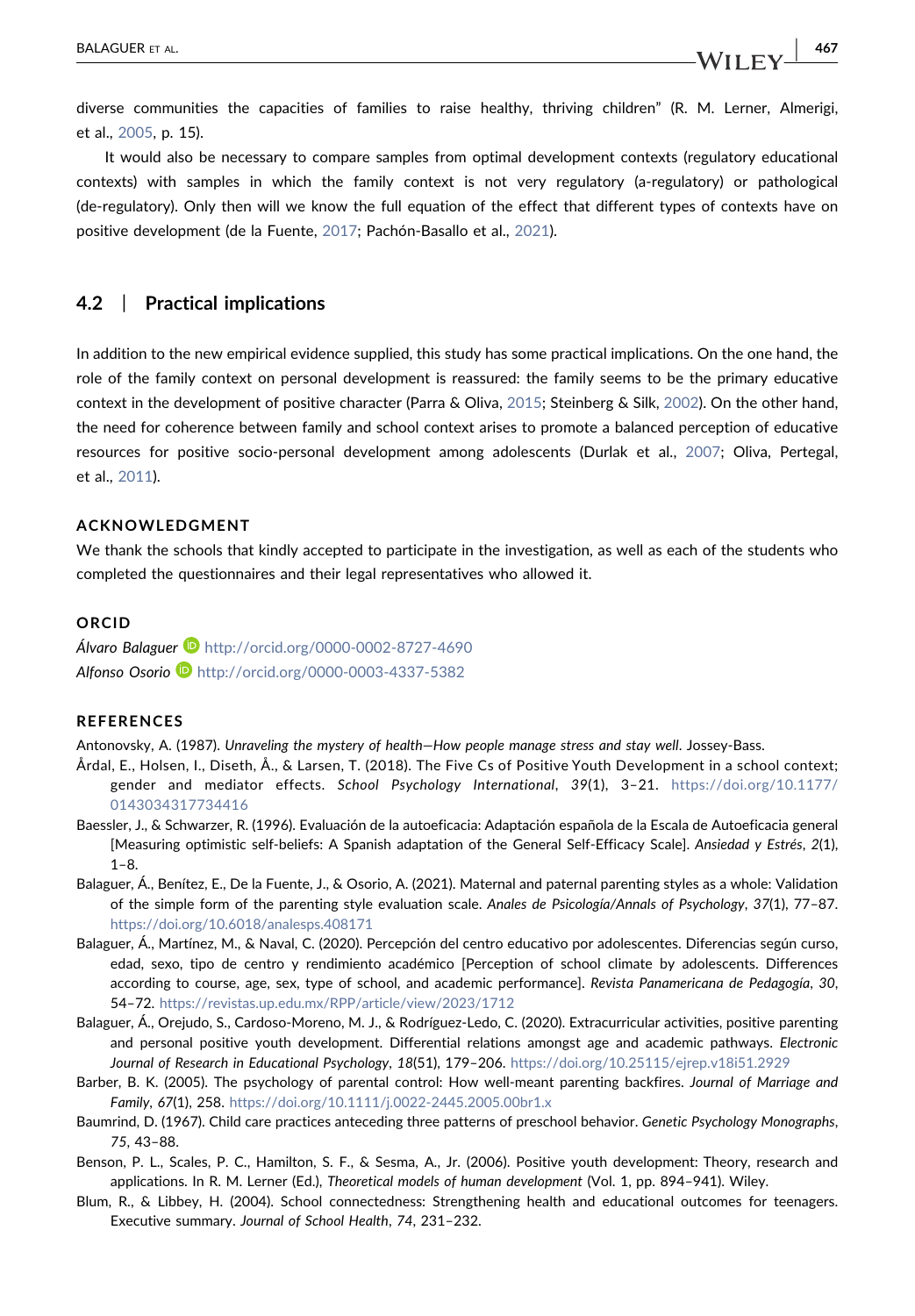# 468 | **IAZLIENA ET AL. 1999 | BALAGUER** ET AL.

- <span id="page-17-13"></span>Bowers, E. P., Johnson, S. K., Buckingham, M. H., Gasca, S., Warren, D. J., Lerner, J. V., & Lerner, R. M. (2014). Important non‐parental adults and positive youth development across mid‐to late‐adolescence: The moderating effect of parenting profiles. Journal of Youth and Adolescence, 43(6), 897-918. <https://doi.org/10.1007/s10964-010-9530-9>
- <span id="page-17-17"></span>British Educational Research Association (2011). Ethical guidelines for educational research: BERA. [https://www.bera.ac.uk/](https://www.bera.ac.uk/wp-content/uploads/2014/02/BERA-Ethical-Guidelines-2011-1.pdf) [wp-content/uploads/2014/02/BERA-Ethical-Guidelines-2011-1.pdf](https://www.bera.ac.uk/wp-content/uploads/2014/02/BERA-Ethical-Guidelines-2011-1.pdf)
- <span id="page-17-11"></span>Cambron, C., Catalano, R. F., & Hawkins, J. D. (2019). The social development model. In D. P. Farrington, L. Kazemian, & A. R. Piquero (Eds.), The Oxford handbook of developmental and life‐course criminology (pp. 224–247). Oxford Handbooks.
- <span id="page-17-0"></span>Conway, R. J., Heary, C., & Hogan, M. J. (2015). An evaluation of the measurement properties of the Five Cs model of Positive Youth Development. Frontiers in Psychology, 6(1941), 1941. <https://doi.org/10.3389/fpsyg.2015.01941>
- <span id="page-17-8"></span>Darling, N. (1999). Parenting style and its correlates. Clearinghouse on Elementary and Early Childhood Education. EricDigest.
- <span id="page-17-21"></span>Durlak, J. A., Taylor, R. D., Kawashima, K., Pachan, M. K., DuPre, E. P., Celio, C. I., Berger, S. R., Dymnicki, A. B., & Weissberg, R. P. (2007). Effects of positive youth development programs on school, family, and community systems. American Journal of Community Psychology, 39(3–4), 269–286. <https://doi.org/10.1007/s10464-007-9112-5>
- <span id="page-17-4"></span>Dvorsky, M. R., Kofler, M. J., Burns, G. L., Luebbe, A. M., Garner, A. A., Jarrett, M. A., Soto, E. F., & Becker, S. P. (2019). Factor structure and criterion validity of the Five Cs model of Positive Youth Development in a multi-university sample of college students. Journal of Youth and Adolescence, 48(3), 537-553. [https://doi.org/10.1007/s10964-018-](https://doi.org/10.1007/s10964-018-0938-y) [0938-y](https://doi.org/10.1007/s10964-018-0938-y)
- <span id="page-17-14"></span>Ey, S., Hadley, W., Allen, D. N., Palmer, S., Klosky, J., Deptula, D., & Cohen, R. (2005). A new measure of children's optimism and pessimism: The youth life orientation test. Journal of Child Psychology and Psychiatry, 46(5), 548-558. [https://doi.](https://doi.org/10.1111/j.1469-7610.2004.00372.x) [org/10.1111/j.1469-7610.2004.00372.x](https://doi.org/10.1111/j.1469-7610.2004.00372.x)
- <span id="page-17-15"></span>Fernández Martínez, M. E. (2009). Estrés percibido, estrategias de afrontamiento y sentido de coherencia en estudiantes de enfermería: Su asociación con salud psicológica y estabilidad emocional [Doctoral dissertation, Universidad de León]. <https://buleria.unileon.es/handle/10612/902>
- <span id="page-17-16"></span>Fernández‐Martínez, E., Liébana‐Presa, C., & Morán Astorga, C. (2017). Relación entre el sentido de coherencia y el cansancio emocional en estudiantes universitarios./Relationship between sense of coherence and emotional exhaustion in university students. Psychology, Society & Education, 9(3), 393. <https://doi.org/10.25115/psye.v9i3.861>
- <span id="page-17-19"></span>Fornell, C., & Larcker, D. F. (1981). Evaluating structural equation models with unobservable variables and measurement error. Journal of Marketing Research, 18, 39–50.
- <span id="page-17-5"></span>de la Fuente, J. (2017). Theory of self‐vs. externally‐regulated learningTM: Fundamentals, evidence, and applicability. Frontiers in Psychology, 8(1675), <https://doi.org/10.3389/fpsyg.2017.01675>
- <span id="page-17-7"></span>González‐Cámara, M., Osorio, A., & Reparaz, C. (2019). Measurement and function of the control dimension in parenting styles: A systematic review. International Journal of Environmental Research and Public Health, 16, 3157. [https://doi.](https://doi.org/10.3390/ijerph16173157) [org/10.3390/ijerph16173157](https://doi.org/10.3390/ijerph16173157)
- <span id="page-17-10"></span>Greenberg, M. T., Weissberg, R. P., Utne O'Brien, M., Zins, J. E., Fredericks, L., Resnik, H., & Elias, M. J. (2003). Enhancing school-based prevention and youth development through coordinated social, emotional, and academic learning. American Psychologist, 58, 466–474.
- <span id="page-17-1"></span>Gutiérrez, M., & Gonçalves, T. O. (2013). Activos para el desarrollo, ajuste escolar y bienestar subjetivo de los adolescentes [Assets for development, school adjustment and subjective wellbeing in adolescnts]. International Journal of Psychology and Psychological Therapy, 13(3), 339–355. <https://www.redalyc.org/articulo.oa?id=56028282006>
- <span id="page-17-20"></span>Higgins‐D'Alessandro, A. (2012). The second side of the educational coin: Prosocial development. In P. M. Brown, M. W. Corrigan, & A. Higgins‐D'Alessandro (Eds.), The handbook of prosocial education (pp. 3–38). Rowman and Littlefield Publishing Group.
- <span id="page-17-18"></span>Hu, L. T., & Bentler, P. M. (1999). Cutoff criteria for fit indices in covariance structure analysis: Conventional criteria versus new alternatives. Structural Equation Modeling, 6(1), 1–55. <https://doi.org/10.1080/10705519909540118>
- <span id="page-17-9"></span>Kerr, M., & Stattin, H. (2000). What parents know, how they know it, and several forms of adolescent adjustment: Further support for a reinterpretation of monitoring. Developmental Psychology, 36(3), 366–380.
- <span id="page-17-2"></span>Lerner, J. V., Phelps, E., Forman, Y., & Bowers, E. P. (2009). Positive youth development. In R. M. Lerner, & L. Steinberg (Eds.), Handbook of adolescent psychology (Vol. 1, 3rd ed., pp. 324–558). Wiley.
- <span id="page-17-6"></span>Lerner, R. M. (2004). Diversity in individual  $\leftrightarrow$  context relations as the basis for positive development across the life span: A developmental systems perspective for theory, research, and application (The 2004 Society for the Study of Human Development Presidential Address). Research in Human Development, 1(4), 327–346. [https://doi.org/10.1207/](https://doi.org/10.1207/s15427617rhd0104_5) [s15427617rhd0104\\_5](https://doi.org/10.1207/s15427617rhd0104_5)
- <span id="page-17-12"></span>Lerner, R. M., Almerigi, J., Theokas, C., & Lerner, J. V. (2005). Positive youth development: A view of the issues. Journal of Early Adolescence, 25, 10–16.
- <span id="page-17-3"></span>Lerner, R. M., Lerner, J. V., Almerigi, J., Theokas, C., Phelps, E., Gestsdottir, S., Naudeau, S., Jelicic, H., Alberts, A., Ma, L., Smith, L. M., Bobek, D. L., Richman‐Raphael, D., Simpson, I., Christiansen, E. D., & von Eye, A. (2005). Positive youth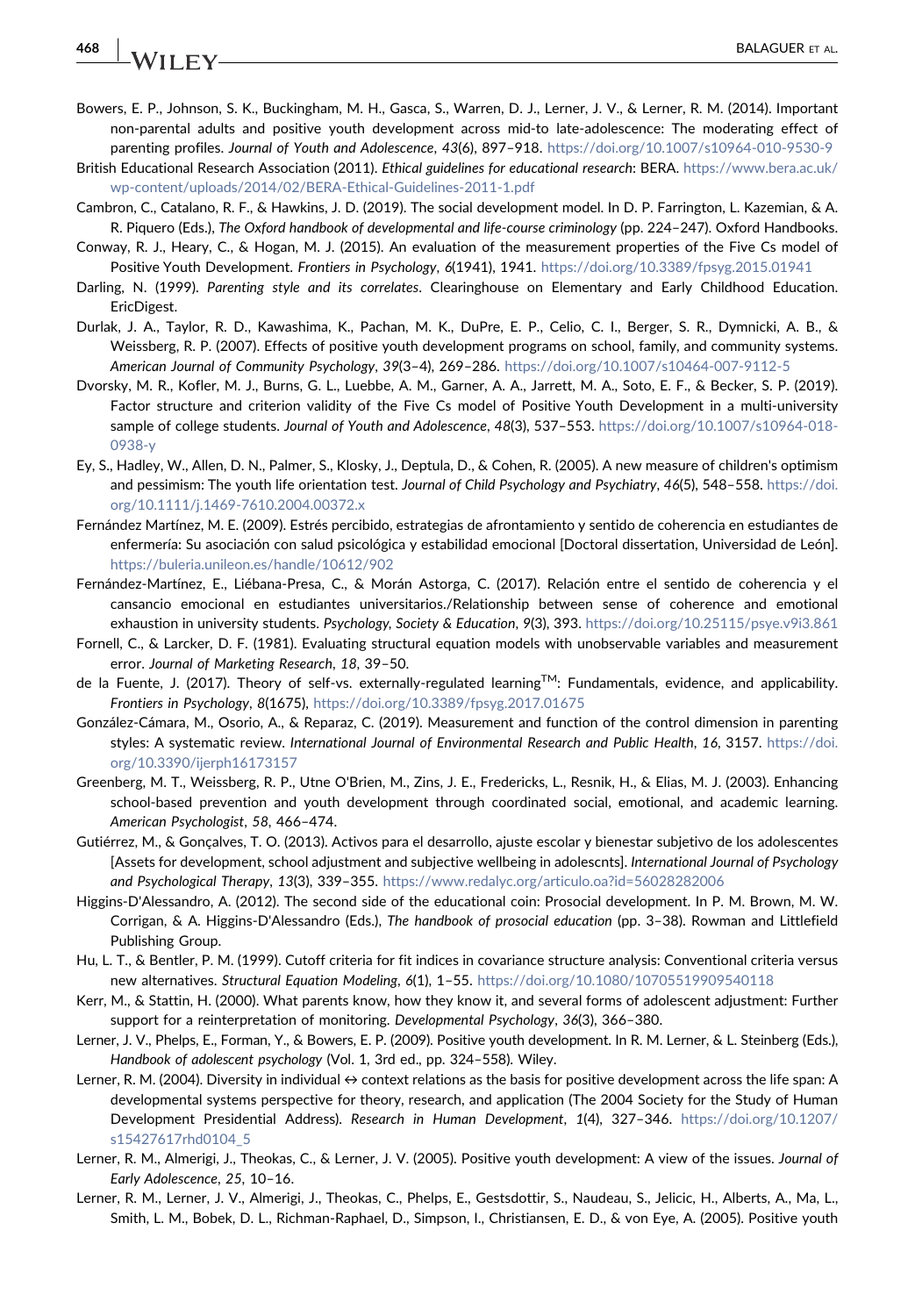development, participation in community youth development programs and community contributions of fifth grade adolescents: Findings from the first wave of the 4‐H Study of positive youth development. Journal of Early Adolescence, 25(1), 17–71.

- <span id="page-18-6"></span>Maccoby, E. E., & Martin, J. A. (1983). Socialization in the context of the family: Parent‐child interaction. P. H. Mussen & E. M. Hetherington, Handbook of Child Psychology. Socialization, Personality, and Social Development. 4, (1–101). Wiley.
- <span id="page-18-12"></span>Marchant, G. J., Paulson, S. E., & Rothlisberg, B. A. (2001). Relations of middle school students' perceptions of family and school contexts with academic achievement. Psychology in the Schools, 38(6), 505–519.
- <span id="page-18-11"></span>Marjoribanks, K. (1980). School Environment Scale. Jan Press.
- <span id="page-18-10"></span>Moos, R. H., Moos, B. S., & Trickett, E. J. (1987). Escalas de clima social: familia (FES), trabajo (WES), instituciones penitenciarias (CIES), centro escolar (CES) [Scales of social climate: Family (FES), work (WES), prisons (CIES), school (CES)]. Manual (3rd ed.). TEA.
- <span id="page-18-7"></span>Oliva, A., Antolín, L., Pertegal, M. Á., Ríos, M., Parra, Á., Hernando, Á., & Reina, M. C. (2011). Instrumentos para la evaluación de la salud mental y el desarrollo positivo adolescente y los activos que lo promueven [Instruments for mental health and positive youth development evaluation, and the assets that promote it]. Junta de Andalucía.
- <span id="page-18-14"></span>Oliva, A., Hernando, A., Parra, A., Pertegal, M. A., Ríos, M., & Antolín, L. (2008). La promoción del desarrollo adolescente: Recursos y estrategias de intervención [Promoting adolescent development: Resources and intervention strategies]. Consejería de Salud, Junta de Andalucía.
- <span id="page-18-8"></span>Oliva, A., Parra, A., Sánchez‐Queija, I., & López, F. (2007). Estilos educativos materno y paterno: Evaluación y relación con el ajuste adolescente [Maternal and paternal educative styles: Evaluation and relation to adolescent adjustment]. Annals of Psychology, 23, 1–10.
- <span id="page-18-4"></span>Oliva, A., & Pertegal, M. A. (2015). El desarrollo positivo adolescente. Un nuevo paradigma para la investigación y la intervención [Adolescent positive development. A new paradigm for research and intervention]. In A. Oliva (Ed.), Desarrollo positivo adolescente [Adolescent Positive Development] (pp. 19–40). Síntesis.
- <span id="page-18-3"></span>Oliva, A., Pertegal, M. A., Antolín, L., Reina, M. C., Ríos, M., Hernando, A., Parra, A., Pascual, D. M., & Estévez, R. M. (2011). Desarrollo positivo adolescente y los activos que lo promueven: Un estudio en centros docentes andaluces [Positive adolescent development and assets that promote it: A study in Andalusian schools]. Junta de Andalucía, Secretaría General de Salud Pública y Participación.
- <span id="page-18-1"></span>Oliva, A., Reina, M. C., Hernando, A., Antolín, L., Pertegal, M. A., Parra, A., Ríos, M., Estévez, R. M., & Pascual, D. M. (2011). Activos para el desarrollo positivo y la salud mental en la adolescencia [Assets for positive development and health in adolescence]. Consejería de Salud, Junta de Andalucía.
- <span id="page-18-2"></span>Oliva, A., Ríos, M., Antolín, L., Parra, A., Hernando, A., & Pertegal, M. A. (2010). Beyond the deficit: Building a model of positive youth development. Infancia y Aprendizaje, 33(2), 223–234.
- <span id="page-18-0"></span>Orejudo, S., Aparicio‐Moreno, L., & Cano‐Escoriaza, J. (2013). Personal competencies of Spanish students pursuing different academic careers contributions and reflections from positive psychology. Journal of Behavior Health & Social Issues, 5(2), 63–78. <https://doi.org/10.5460/jbhsi.v5.2.42253>
- <span id="page-18-5"></span>Orejudo, S., Balaguer, Á., Osorio, A., de la Rosa, P. A., & Lopez‐del Burgo, C. (2021). Activities and relationships with parents as key ecological assets that encourage personal positive youth development. Journal of Community Psychology. <https://doi.org/10.1002/jcop.22689>
- <span id="page-18-15"></span>O'Rourke, N., & Hatcher, L. (2013). A step-by-step approach to using SAS® for factor analysis and structural equation modeling. SAS Institute Inc.
- <span id="page-18-19"></span>Pachón‐Basallo, M., de la Fuente, J., & Gonzáles‐Torres, M. C. (2021). Regulation/non‐regulation/dys‐regulation of health behavior, psychological reactance, and health of university undergraduate students. International Journal of Environmental Research and Public Health, 18, 3793. <https://doi.org/10.3390/ijerph18073793>
- <span id="page-18-16"></span>Parra, A., & Oliva, A. (2015). La familia como contexto para el desarrollo positivo adolescente [Family as a context for adolescent positive development]. In A. Oliva (Ed.), Desarrollo positivo adolescente [Adolescent positive development] (pp. 41–58). Síntesis.
- <span id="page-18-13"></span>Paulson, S. E., Marchant, G. J., & Rothilsberg, B. A. (1998). Early adolescents' perceptions of patterns of parenting, teaching, and school atmosphere: Implications for achievement. The Journal of Early Adolescence, 18, 5–26. [https://doi.org/10.](https://doi.org/10.1177/0272431698018001001) [1177/0272431698018001001](https://doi.org/10.1177/0272431698018001001)
- <span id="page-18-17"></span>Pertegal, M. A., & Hernando, A. (2015). El contexto escolar como promotor del desarrollo positivo adolescente [The school context as promotor of adolescent positive development]. In A. Oliva (Ed.), Desarrollo positivo adolescente [adolescent positive development] (pp. 59–80). Síntesis.
- <span id="page-18-9"></span>Pertegal, M. A., Oliva, A., & Hernando, A. (2015). Evaluating the school assets that promote positive adolescent development from the perspective of the student. Cultura y Educación, 27(1), 33-63. [https://doi.org/10.1080/](https://doi.org/10.1080/11356405.2015.1006849) [11356405.2015.1006849](https://doi.org/10.1080/11356405.2015.1006849)
- <span id="page-18-18"></span>Phelps, E., Zimmerman, S., Warren, A. A., Jelicic, H., von Eye, A., & Lerner, R. M. (2009). The structure and developmental course of positive youth development (PYD) in early adolescence: Implications for theory and